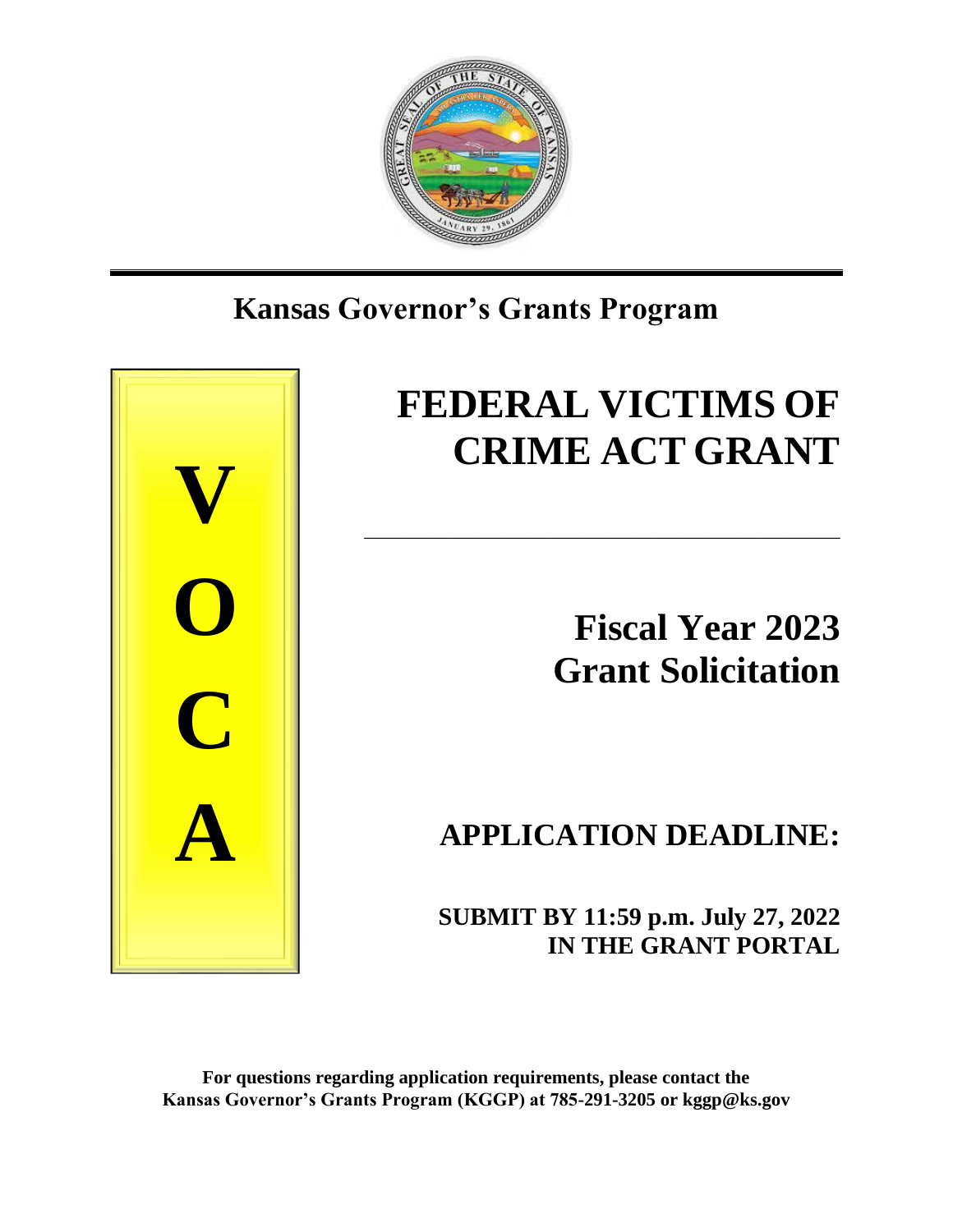# **Federal Victims of Crime Act Victim Assistance Grant Guidelines**

# **Overview**

The U.S. Department of Justice Office of Justice Programs Office of Victims of Crime (OVC) is the federal agency responsible for administration of the Victims of Crime Act of 1984 (VOCA).

The Kansas Governor's Grants Program (KGGP) is the state administering agency and establishes policies and procedures for the VOCA grant program, consistent with the requirements of the VOCA Program Guidelines.

The following information defines eligibility and accountability criteria and sets forth requirements for application and administration of grants awarded under the VOCA, Victim Assistance Grant Program, as established by 34 U.S.C. § 20103 *et seq* and requirements established in 28 C.F.R. Part 94 effective date August 6, 2016 (Final Rule). The Final Rule can be accessed at [https://www.govinfo.gov/content/pkg/FR-2016-07-08/pdf/2016-16085.pdf.](https://www.govinfo.gov/content/pkg/FR-2016-07-08/pdf/2016-16085.pdf) The primary purpose of VOCA victim assistance grant funds is to support services to crime victims. The VOCA grant program is funded from the Crime Victims Fund, generated by Federal criminal fines, penalties, and assessments.

# **Grant Project Period**

Grant projects funded by this VOCA grant program shall be for a period of 12 months from October 1, 2022, to September 30, 2023. Any funds not obligated by September 30, 2023, must be returned to the KGGP.

#### **Grant Application Deadline**

Grant applications must be submitted via the Grant Portal **by 11:59 p.m. July 27, 2022.**

#### **Kansas Implementation Plan**

The 2022-2025 Kansas Implementation Plan was developed to help guide the direction of the Federal Victims of Crime Act (VOCA)Victim Assistance grant program. Applicants should review the [Kansas Implementation Plan](https://grants.ks.gov/docs/librariesprovider22/grant-reports/kansas-implementation-plan-2022-2025.pdf?sfvrsn=ec529846_7) and ensure its VOCA grant proposal reflects the guiding principle, critical priorities, and strategies.

# **Definitions**

The following terms are defined in the VOCA, the Final Rule, or by OVC.

• Direct services are efforts that (1) respond to the emotional, psychological, or physical needs of crime victims; (2) assist victims to stabilize their lives after victimization; (3)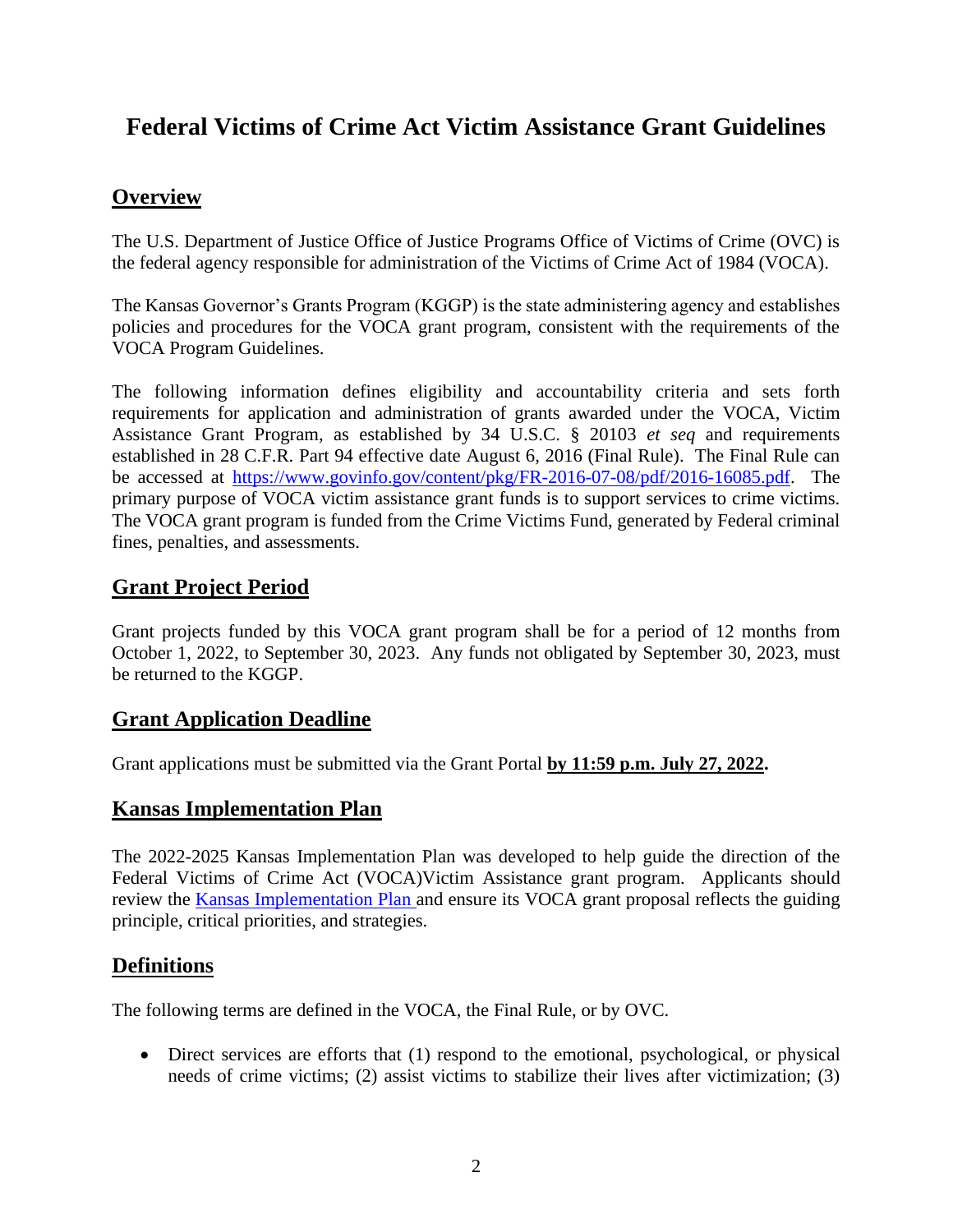assist victims to understand and participate in the criminal justice system; or (4) restore a measure of safety for the victim.

- Crime victim is a person who has suffered physical, sexual, financial, or emotional harm as a result of the commission of a crime.
- Victim of a federal crime is a victim of an offense in violation of a federal criminal statute or regulation, including, but not limited to, offenses occurring in an area where the federal government has jurisdiction, whether in the United States or abroad, such as Indian reservations, national parks, federal buildings, and military installations.
- Spousal abuse includes domestic and intimate partner violence.
- Victim of child abuse is a victim of crime, whereas such crime involved an act or omission considered to be child abuse under Kansas law. Victims of child abuse may include, but are not limited to, child victims of physical, sexual, or emotional abuse; child pornographyrelated offenses; neglect; commercial sexual exploitation; bullying; and/or exposure to violence.
- Elder abuse, also known as elder mistreatment, generally refers to any knowing, intentional, or negligent act that causes harm or creates a serious risk of harm to an older person by a family member, caregiver, or other person in a trust relationship. Elder abuse may include abuse that is physical, emotional/psychological (including threats), or sexual; neglect (including abandonment); and financial exploitation. For the Kansas definition of mistreatment of an elder person please see K.S.A. 2020 Supp. 21-5417.

Applicants are encouraged to identify gaps in available services by victims' demographic characteristics. In a given community, "underserved" crime victim populations may include but are not limited to a victim's status as an elder person, non-English speaking resident, person with a disability, or member of a racial or ethnic minority. A victim may also be considered "underserved" if the victim is a resident of a rural or remote area, or an inner city.

# **Distribution of Funds**

Priority is given to victims of adult sexual assault, domestic violence, and child physical and sexual abuse. Thus, a minimum of 10 percent of each federal fiscal year's grant will be allocated to each of these categories. An additional 10 percent of each federal fiscal year's grant will be allocated to victims of violent crime (other than the "priority" category as stated above) who were "previously underserved" (40 percent total). These underserved crime victims of either adult or juvenile offenders may include, but are not limited to, victims of federal crimes; survivors of homicide victims; or victims of assault, robbery, gang violence, hate and bias crimes, intoxicated drivers, bank robbery, economic exploitation, fraud, or elder abuse.

Organizations are strongly encouraged to engage community partners in identifying gaps, developing collaborative partnerships, and creating innovative ways to reach underserved populations of crime victims. Where multiple applications are received from the same community,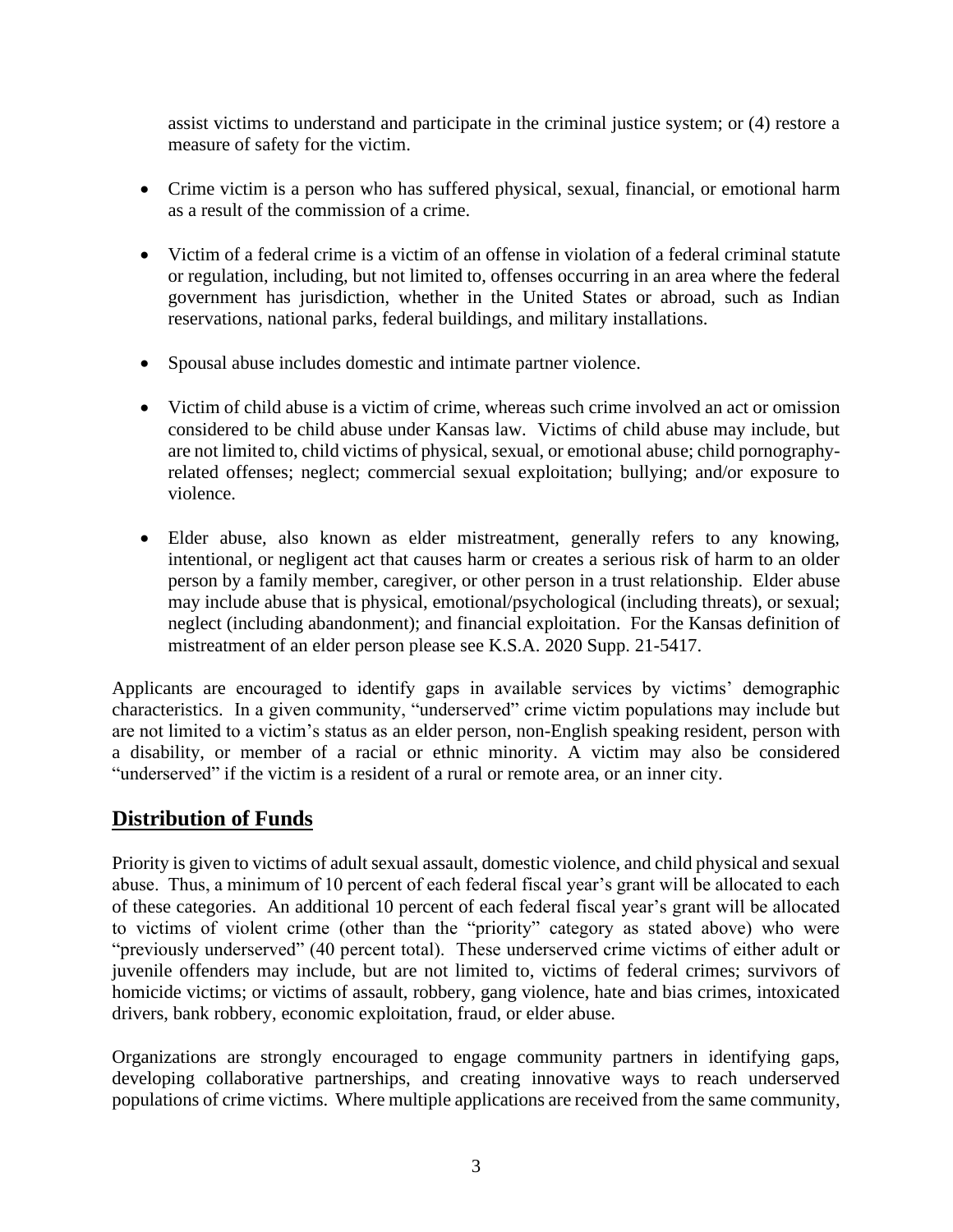applicants should demonstrate communication and planning to ensure proposed projects would complement one another and do not duplicate services, unless necessary to meet the needs of crime victims in the community.

The KGGP may award VOCA funds to organizations physically located in an adjacent state, when there is an efficient and cost-effective mechanism available for providing services to victims who reside in Kansas. When grant awards are made to organizations in an adjacent state, the amount of the grant award must be proportional to the number of Kansans to be served by the organization. It would be the responsibility of the applicant to track, both programmatically and fiscally, the Kansas-specific victims served, and services provided.

# **Eligibility Criteria**

VOCA establishes eligibility criteria for all organizations receiving VOCA grant funds. VOCA funds are to be used by eligible public agencies, nonprofit, community, and faith-based organizations to provide direct services to crime victims. The KGGP has sole discretion for determining which organizations will receive funds and in what amounts, as long as the applicants meet the requirements of the federal VOCA Program Guidelines and those set by the KGGP.

- **A. Applicant Types.** Public agencies, American Indian tribe/organizations, nonprofit, community, and faith-based organizations, including underserved and culturally specific populations providing direct assistance to crime victims, or a combination of such organizations providing services to crime victims are eligible to apply.
- **B. Applicant Funding.** Applicants must demonstrate its organization has substantial financial support from non-VOCA sources. An organization has substantial financial support from sources other than the VOCA fund when at least 25 percent of its funding in the year of or the year preceding the award comes from such sources, which may include other federal funding programs. It is important for organizations to have a variety of funding sources in order to ensure financial stability.
- **C. Record of Effective Services.** Applicants must demonstrate a record of providing effective direct services and support from sources other than the Crime Victim's Fund. This includes having the support and approval of its direct services by the community, a history of providing direct services in a cost-effective manner, and financial support from other sources.
- **D. Volunteers.** The use of volunteers in the applicant organization is an eligibility requirement. Volunteers *must* be utilized by the applicant organization unless the KGGP determines there is a compelling reason to waive this requirement. (It is allowable but not a requirement for the organization's volunteers to be used within the VOCA funded program.) Agency staff and board members **cannot** be used as volunteer time for this purpose. A "compelling reason" may be a statutory or contractual provision concerning liability or confidentiality of counselor/victim information, which bars using volunteers for certain positions, or the inability to recruit and maintain volunteers after a sustained and aggressive effort. The applicant is responsible for providing in the grant application the documentation and reasons why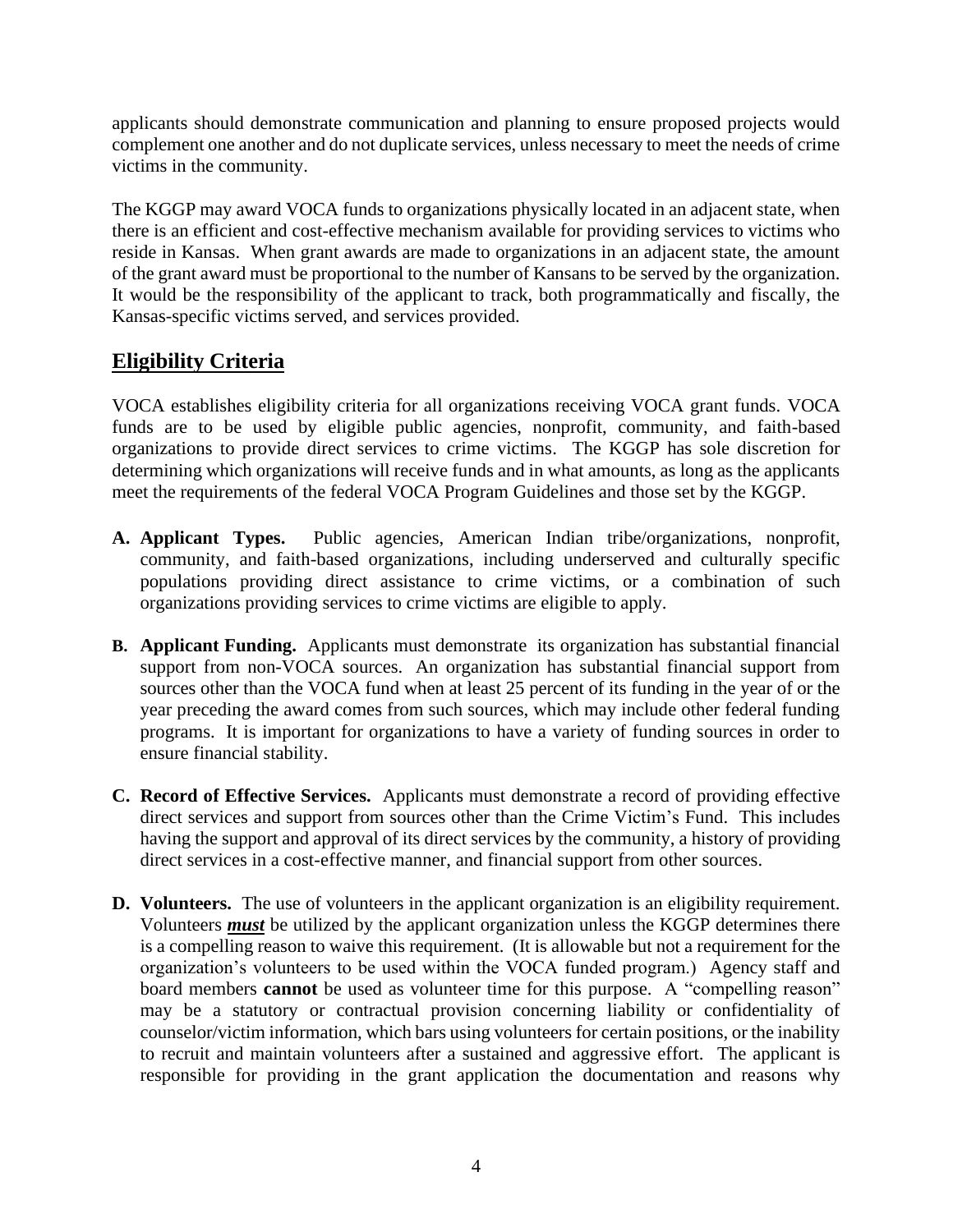volunteers cannot be used. This documentation should include, when applicable, a statutory cite that prohibits use of volunteers.

- **E. Promote Coordinated Community Efforts to Aid Crime Victims.** Coordination may include, but is not limited to, serving on state, federal, local, or American Indian task forces, commissions, working groups, coalitions, and/or multi-disciplinary teams. Coordination efforts also include developing written agreements contributing to better and more comprehensive services to crime victims.
- **F. Help Victims Apply for Compensation Benefits.** Such assistance may include identifying and notifying crime victims of the availability of compensation, assisting them with application forms and procedures, obtaining necessary documentation, checking on claim status, and/or providing a referral to a resource that will effectively provide these services.
- **G. Federal Rules Regulating Grants.** Comply with the applicable provisions of VOCA, the program guidelines, and the requirements of the U.S. Department of Justice (DOJ) [March 2022](https://www.ojp.gov/doj-financial-guide-2022)  [DOJ Grants Financial Guide,](https://www.ojp.gov/doj-financial-guide-2022) which includes maintaining appropriate programmatic and financial records that fully disclose the amount and disposition of VOCA funds. This includes: financial documentation for disbursements; daily time and activity records specifying time and type of service devoted to allowable VOCA victim services; client files; the portion of the grant project supplied by other sources of revenue; job descriptions; contracts for services; and other records which facilitate an effective audit.
- **H. Civil Rights Information.** Collect and maintain information on race, national origin, sex, age, and disability of victims receiving assistance, where such information is voluntarily furnished by the victim.
- **I. State Criteria.** Comply with any additional eligibility or service criteria as established by the KGGP including, but not limited to, submitting financial, statistical, and programmatic information on the use and impact of VOCA funds.
- **J. Services to Victims of Federal Crimes.** Applicants must provide services to victims of federal crimes on the same basis as victims of state and local crimes.
- **K. No Charge to Victims.** Services must be provided to crime victims, at no charge, through the VOCA-funded grant project. Any deviation from the provision requires prior approval by the KGGP. The purpose of the VOCA grant program is to provide services to all crime victims regardless of their ability to pay for services rendered or availability of insurance or other thirdparty payment resources. It was never the intent of VOCA to exacerbate the impact of the crime by asking the victim to pay for services.
- **L. Program Income.** Program income may be considered in rare circumstances and is only allowed if approved by the KGGP. Applicants must have the capability to track grant project program income in accordance with federal financial accounting requirements. All VOCAfunded and match income, no matter how large or small, is restricted to the same uses as the VOCA grant project.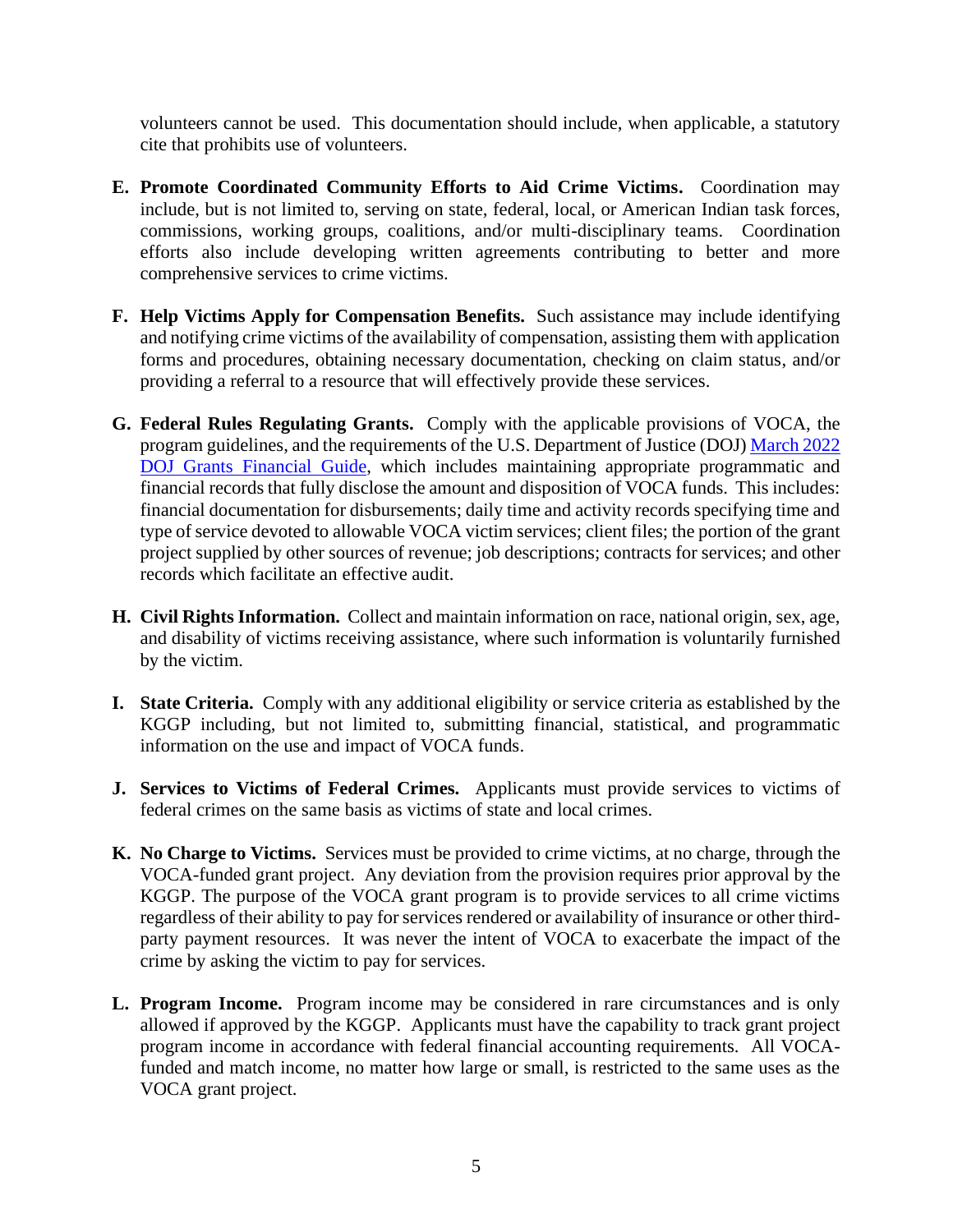- **M. Confidentiality and Non-Disclosure of Confidential or Private Information.** Applicants receiving VOCA funds must reasonably protect the confidentiality and privacy of persons and shall not disclose, reveal, or release any personally identifying information or individual information collected in connection with VOCA-funded services requested. Nothing in this section prohibits compliance with legally mandated reporting of abuse or neglect.
- **N. Confidentiality of Statistical and Research Information.** Except as otherwise provided by federal law, no organization receiving monies under VOCA shall use or reveal any research or statistical information furnished under this program by any person and identifiable to any specific private person for any purpose other than the purpose for which such information was obtained in accordance with VOCA. Research and statistical information identifiable to any specific private person and any copy of such information, shall be immune from legal process and shall not, without the consent of the person furnishing such information, be admitted as evidence or used for any purpose in any action, suit, or other judicial, legislative, or administrative proceeding (28 C.F.R. Part 22).

These provisions are intended, among other things, to ensure the confidentiality of information provided by crime victims to counselors working for victims' services programs receiving VOCA funds. Whatever the scope of application given this provision, it is clear there is nothing in VOCA or its legislative history to indicate Congress intended to override or repeal a state's existing law governing the disclosure of information that is supportive of VOCA's fundamental goal of helping crime victims. For example, this provision would not act to override or repeal, in effect, a state's existing law pertaining to the mandatory reporting of suspected child abuse. See Pennhurst School and Hospital v. Haldermann, et al., 451 U.S. 1 (1981). Furthermore, this confidentiality provision should not be interpreted to thwart the legitimate informational needs of public agencies. For example, this provision does not prohibit a domestic violence shelter from acknowledging, in response to an inquiry by a law enforcement agency conducting a missing person investigation, the person is safe in the shelter. Similarly, this provision does not prohibit access to a victim service grant project by a federal or state agency seeking to determine whether federal and state funds are being utilized in accordance with funding agreements.

# **Eligible Organizations**

VOCA specifies an organization must provide services to crime victims and be operated by a public agency, nonprofit, community, or faith-based organization, or a combination of such agencies or organizations, to be eligible to receive VOCA funding. Eligible organizations include, but are not limited to, sexual assault and rape crisis centers, domestic violence programs and shelters, child abuse programs, centers for missing children, mental health services, community and faith-based organizations, and other community-based victim coalitions and support organizations.

In addition, organizations are eligible to receive VOCA funds, if the funds are used to expand or enhance the delivery of crime victim services. These organizations include, but are not limited to, the following: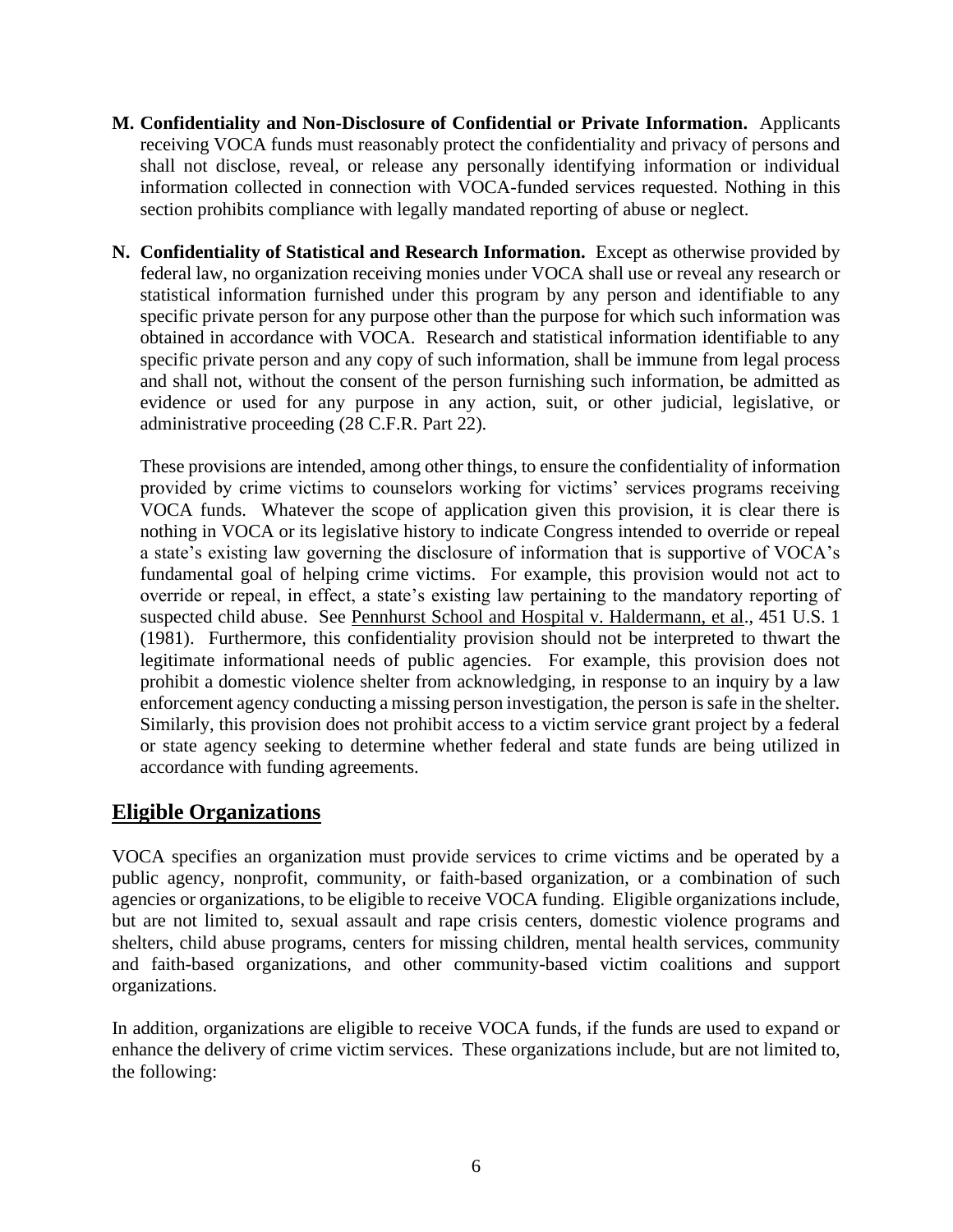- **A. Criminal Justice Agencies.** Agencies such as law enforcement organizations, prosecutors' offices, courts, corrections departments, and probation and paroling authorities are eligible to receive VOCA funds to help pay for victim services. For example, prosecutor-based victim services may include victim-witness programs, victim notification and victim impact statements, including statements of pecuniary damages for restitution. Corrections-based victim services may include victim notification, restitution advocacy, victim-offender mediation programs, and victim impact panels. Police-based victim services may include victim crisis units or victim advocates, victim registration and notification, and cellular phone and alarm services for domestic abuse victims. In general, VOCA funds may be used to provide crime victim services that exceed a law enforcement official's typical duties. Regular law enforcement duties such as crime scene intervention, questioning of victims and witnesses, investigation of the crime and follow-up activities may not be paid for with VOCA funds.
- **B. Faith-Based Organizations.** Such organizations receiving VOCA funds must ensure services are offered to all crime victims without regard to religious affiliation and the receipt of services is not contingent upon participation in a religious activity or event.
- **C. Hospitals and Emergency Medical Facilities.** KGGP encourages such organizations to offer crisis counseling, support groups, and/or other types of victim services. In addition, the KGGP may only award VOCA funds to a medical facility for the purpose of performing forensic examinations for sexual assault victims if (1) the examination meets the standards established by the state, local prosecutor's office, or statewide sexual assault coalition; and (2) appropriate crisis counseling and/or other types of victim services are offered to the victim in conjunction with the examination. **State law requires counties where the alleged offense occurs to be responsible for the cost of conducting a sexual assault examination for the purpose of gathering evidence (K.S.A. 2020 Supp. 65-448 and amendments thereto).**
- **D. Others.** State and local public agencies such as mental health service organizations, state/local public child and adult protective services, state grantees, legal services agencies, and public housing authorities that have components specifically trained to serve crime victims.

#### **Ineligible Organizations**

Some public agencies, nonprofit, community, and faith-based organizations that offer services to crime victims are not eligible to receive VOCA Victim Assistance funding. These organizations include, but are not limited to, the following:

- **A. Federal Agencies.** This includes U.S. Attorneys Offices and Federal Bureau of Investigation Field Offices. Receipt of VOCA funds would constitute an augmentation of the federal budget with money intended for state agencies. However, private nonprofit organizations that operate on federal land may be eligible subgrantees of VOCA Victim Assistance funds.
- **B. In-Patient Treatment Facilities.** This includes facilities that provide treatment to individuals with drug, alcohol, and/or mental health-related conditions.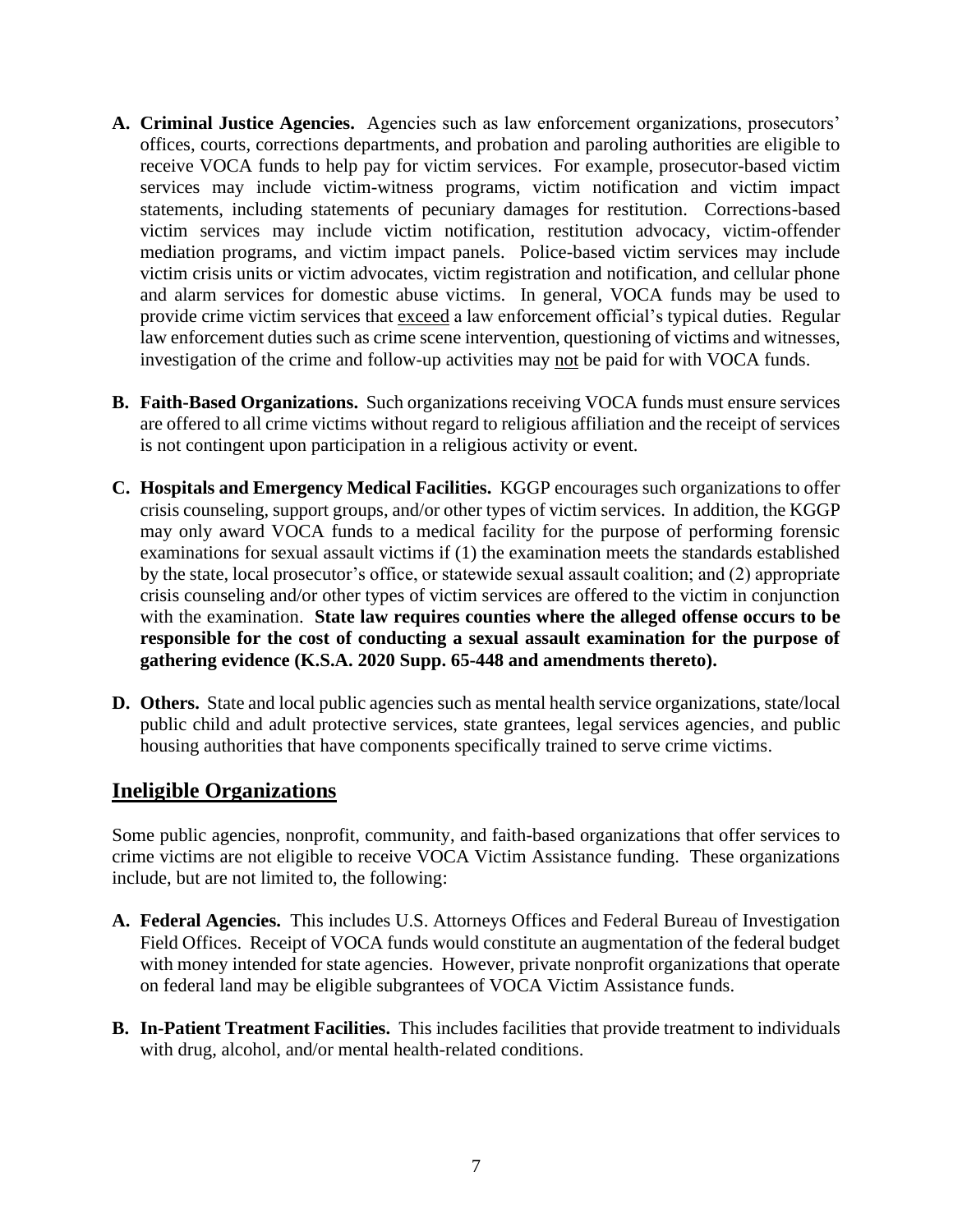# **Allowable Direct Services, Activities, and Costs**

The following is a list of allowable **direct service costs**:

**A. Immediate Health and Safety.** Services responding to the immediate emotional and physical needs (excluding medical care) of crime victims such as crisis intervention; accompaniment to hospitals for medical examinations; hotline counseling; safety planning; emergency food, clothing, transportation, and shelter; and other emergency services intended to restore the victim's sense of security. This includes services that offer an immediate measure of safety to crime victims such as replacing broken windows and replacing or repairing locks.

Emergency shelter may also include short-term in-home care and supervision services for children and adults who remain in their own homes when the offender/caregiver is removed, as well as short-term nursing-home, adult foster care, or group-home placement for adults for who no other safe, short-term residence is available.

The term *immediate* for purposes of VOCA funding is intended to include those services that meet emergency victim needs for which other alternative sources of payment will not be available quickly enough to meet the victims' needs, typically within 48 hours. Agencies must ensure victim compensation or the victim's health insurance, Medicaid, or other health care funding source cannot be made available to meet the emergency needs.

Emergency legal assistance includes such activities as filing for restraining or protective orders and obtaining emergency custody orders and visitation rights.

- **B. Personal Advocacy and Emotional Support.** Services providing personal advocacy and emotional support, including working with a victim to assess the impact of the crime; identification of the victim's needs; case management; management of practical problems created by the victimization; identification of resources available to the victim; provision of information, referrals, advocacy, and follow-up contact for continued services as needed; and traditional, cultural, and/or alternative therapy/healing, such as art therapy and traumasensitive yoga.
- **C. Mental Health Assistance.** Mental health counseling and care services and activities assisting crime victims and/or victims' family members in understanding the dynamics of victimization and in stabilizing their lives after a crime. This includes out-patient therapy and counseling provided by a person who meets professional standards to provide these services in the jurisdiction in which the care is administered. Substance-abuse treatment is also allowable when the victim service provider can justify the treatment is directly related to the victimization.
- **D. Peer-Support.** Activities providing opportunities for victims to meet other victims, share experiences, and provide self-help, information, and emotional support.
- **E. Assistance with Participation in Criminal Justice and Other Public Proceedings.** In addition to the cost of emergency legal services noted above in section A. "Immediate Health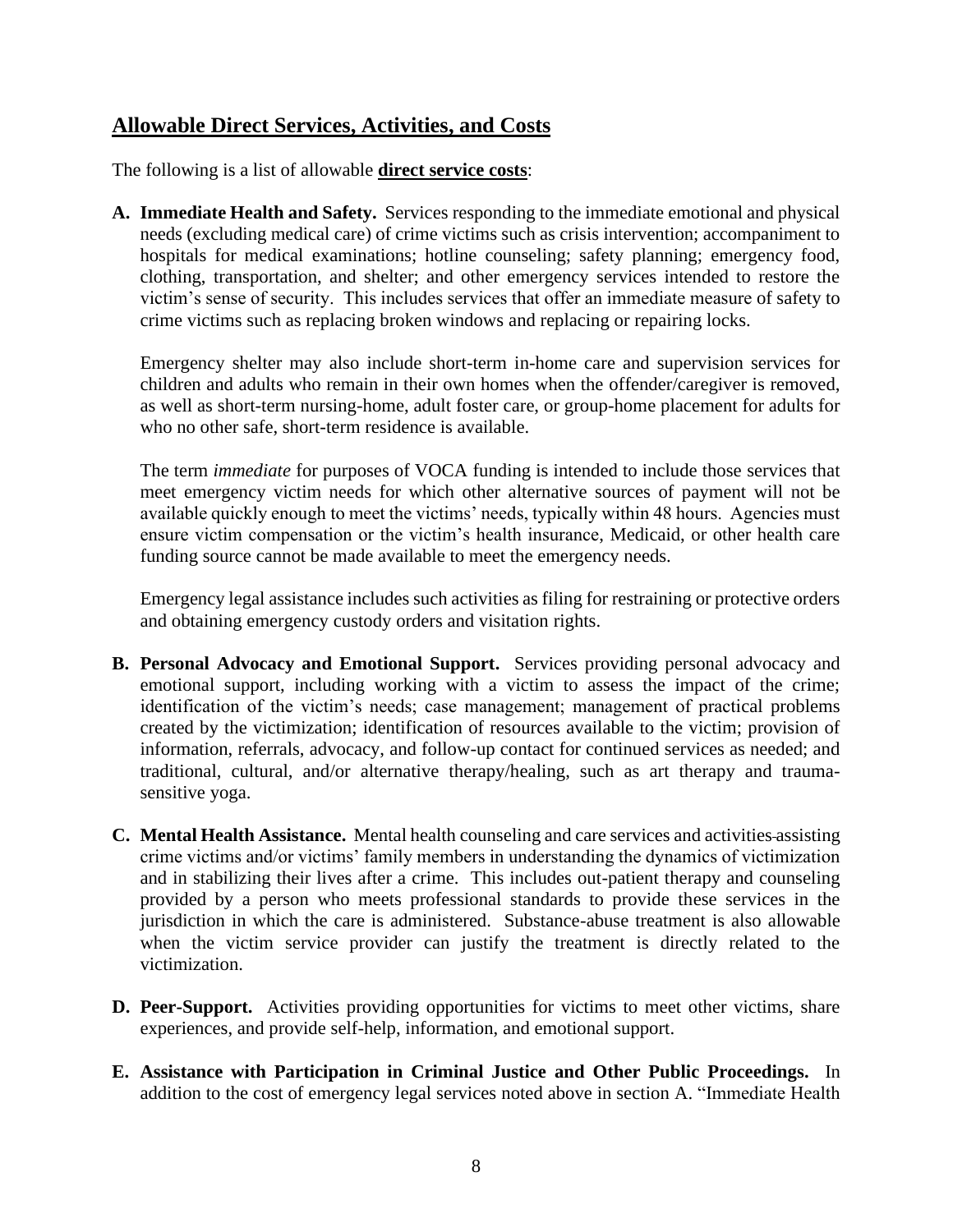and Safety," other costs associated with helping victims participate in the criminal justice system and other public proceedings arising from the crime also are allowable. These services may include advocacy on behalf of crime victims; accompaniment to offices and court; transportation, meals, and lodging to allow a victim who is not a witness to participate in a proceeding; interpretation services for a non-witness victim; child care or respite care to enable a victim to attend activities related to the proceeding; notification to victims regarding trial dates and other key proceeding dates, case disposition information, and parole consideration procedures; assistance with victim impact statements; assistance with recovery of property retained for evidence; and assistance with restitution advocacy on behalf of the crime victim.

- **F. Legal Assistance.** Services which are reasonable and necessary as a direct result of the victimization. Allowable legal assistance services include those helping the crime victim assert their rights as a victim in a criminal proceeding directly related to the victimization, or otherwise protect their safety, privacy, or other interests as a victim in such a proceeding; motions to vacate or expunge a conviction, or similar actions, where the jurisdiction permits such a legal action based on a person being a crime victim; and those actions (other than tort actions) in the civil context, are reasonably necessary as a direct result of the victimization. Specifically, legal assistance might include, but is not necessarily limited to, proceedings for restraining or protective orders; family, custody, contract, housing, and dependence matters as they directly relate to the crime; immigration assistance for victims of human trafficking, sexual assault, and domestic violence; intervention with creditors, law enforcement, and other entities on behalf of victims of identity theft and financial fraud; intervention with administrative agencies, schools/colleges, tribal entities, and other circumstances where legal advice or intervention would assist in addressing the consequences of the victimization. Agencies whose primary purpose is to provide emergency legal assistance may apply for this type of service. The KGGP may not consider a grant award for contracting to provide emergency legal services unless good cause is shown why no other emergency legal assistance is available.
- **G. Forensic Medical Evidence Collection Examinations.** Victims of a sexually violent crime, forensic medical evidence collection exams are allowable costs only to the extent other funding sources (such as state compensation, private insurance, or public benefits) are unavailable or insufficient and such exams conform to state evidentiary collection requirements (also refer to section C. under Eligible Organizations in this solicitation). KGGP encourages forensic medical evidence collection examinations provided under this VOCA program to be conducted by a specially trained Sexual Assault Nurse Examiner and encourages the service provider to provide appropriate referrals to local crisis center services, counseling services, and other types of victim services.
- **H. Forensic Interviews.** Victim-centered forensic interviews are an allowable activity to the extent the results of the interview will be used not only for law enforcement and prosecution purposes, but also for identification of needs such as social services, personal advocacy, case management, substance abuse treatment, and mental health services; interviews are conducted in the context of a multi-disciplinary investigation and diagnostic team, or in a specialized setting such as a child advocacy center; and the interviewer is properly trained to conduct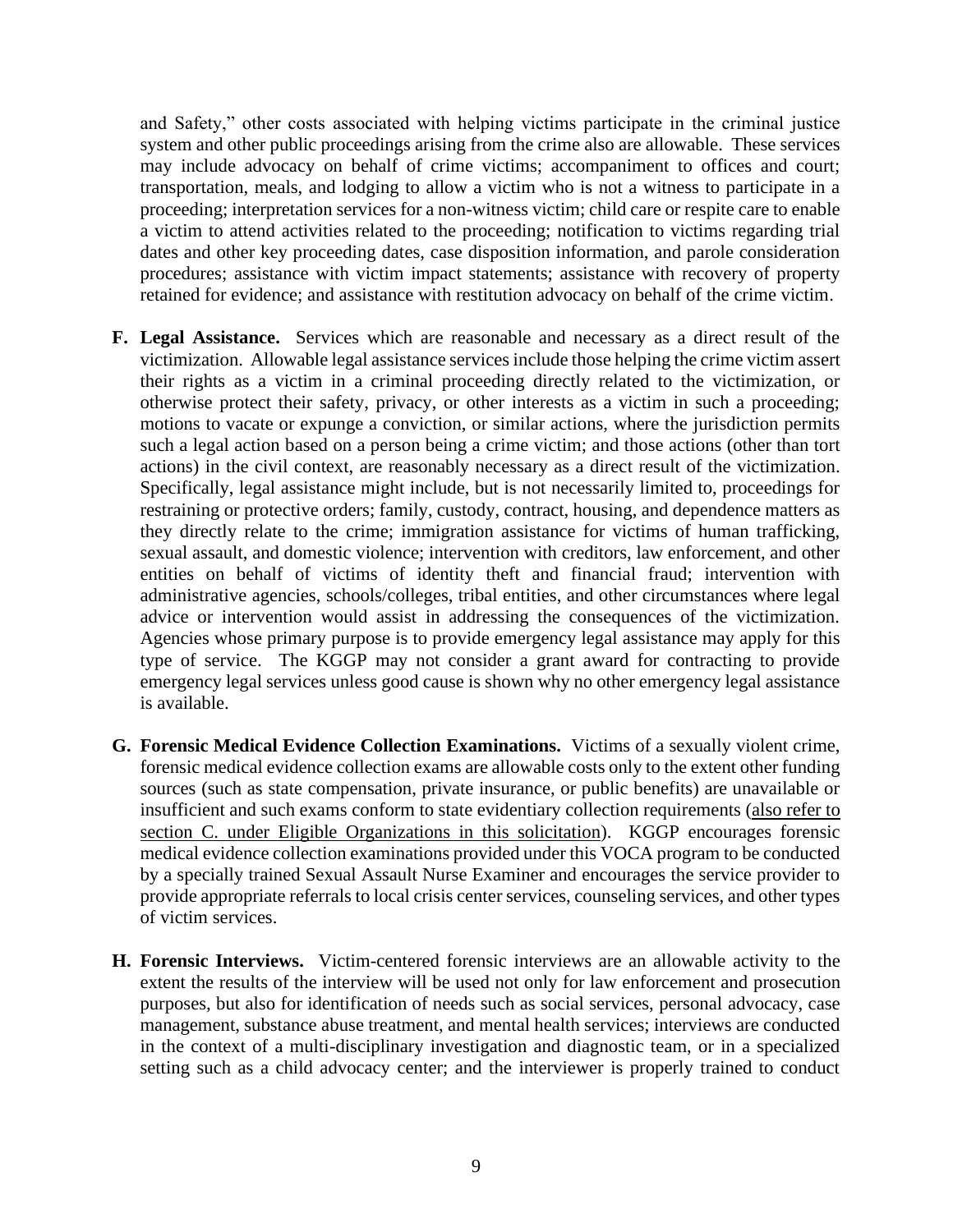forensic interviews appropriate to the developmental age and disabilities of children, or the developmental, cognitive, and physical or communication disabilities presented by adults.

- **I. Transportation.** Transportation of victims specifically to receive services and to participate in criminal justice proceedings is allowable.
- **J. Public Awareness and Presentations.** VOCA funds may be used to support awareness and education presentations made in schools, community centers, or other public forums and are designed to identify crime victims and provide or refer them to needed services. Specifically, activities and costs related to such programs including presentation materials, brochures, and newspaper notices can be supported with VOCA funds.
- **K. Shelter and Transitional Housing.** Costs associated with shelter and other transitional housing for crime victims who cannot safely return to their previous housing due to the circumstances of the victimization, and when other financial resources are not available to support such costs. Shelter and transitional housing related costs may include travel, first year's rental assistance (excluding security deposits), first year's utilities, and other costs incidental to the relocation to such housing, as well as voluntary support services such as childcare and counseling.
- **L. Rental Assistance.** Costs associated for crime victims to stay in their rental housing and need assistance to pay for rent and utilities due to the circumstances of the victimization, and when other financial resources are not available to support such costs. Funds for rent and utilities may not exceed one year. VOCA funds cannot be used to pay for a house mortgage payment.
- **M. Relocation Expenses.** Reasonable costs associated with relocating a crime victim outside of the organization's service area when necessary for the crime victim's safety and well-being, including moving expenses, first two month's rent, and first two month's utilities.
- **N. Special Services.** Assisting crime victims with managing practical problems created by the victimization, such as acting on behalf of the victim with other service providers, creditors, or employers; assisting the victim to recover property that is retained as evidence; assistance in filing for compensation benefits; and helping to apply for public assistance.

The following is a list of allowable **costs supporting direct services**:

- **A. Coordination of Activities.** Coordination of activities that facilitate the provision of direct services include state-wide coordination of victim notification systems, crisis response teams, multi-disciplinary teams, coalitions to support and assist victims, and other such programs, and salaries and expenses of such coordination.
- **B. Supervision of Direct Service Providers.** The KGGP may provide VOCA funds for supervision of direct service providers when it determines such supervision is necessary and essential to effectively providing direct services to crime victims. For example, the KGGP may determine using VOCA funds to support a coordinator of volunteers or interns is a cost-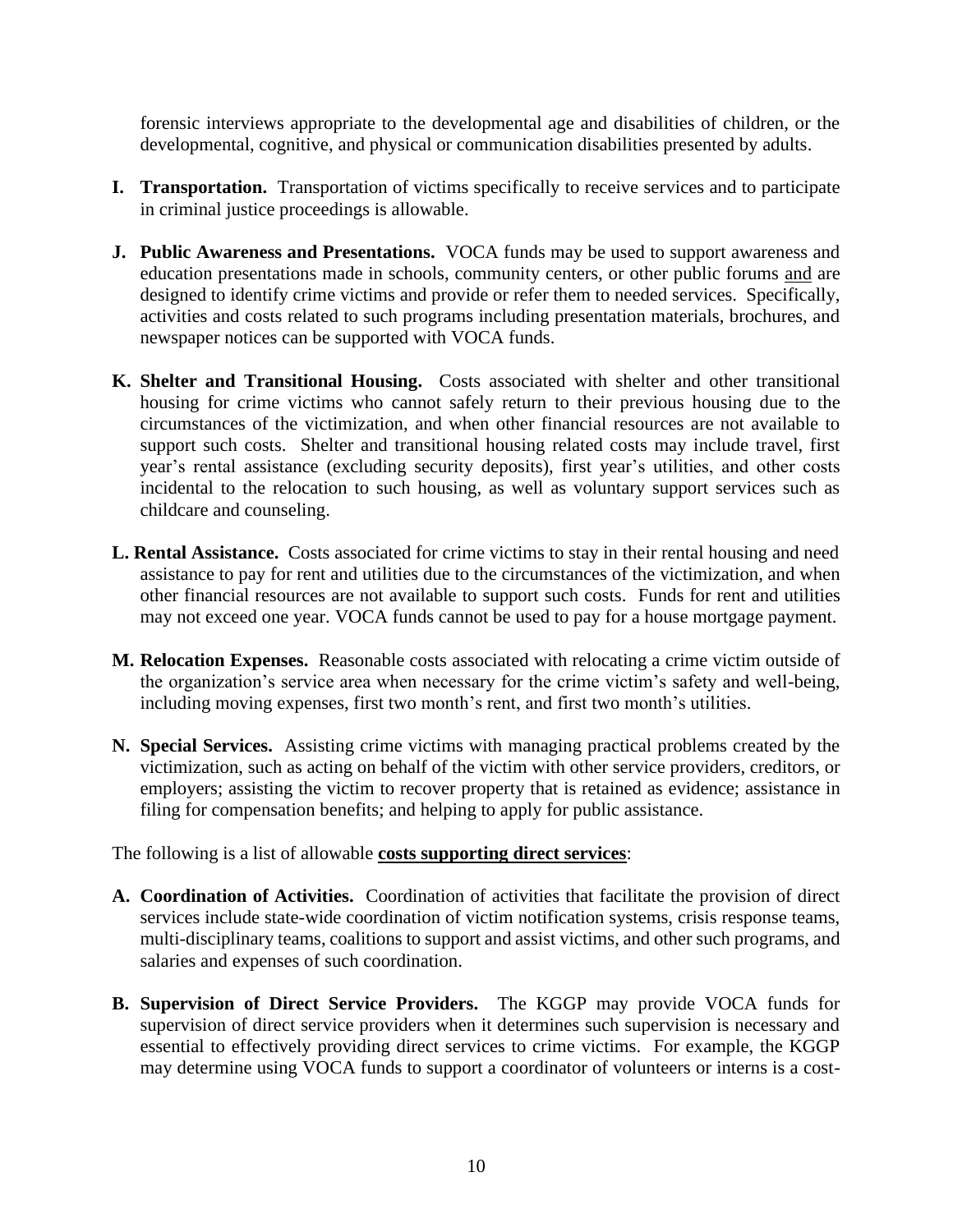effective way of serving more crime victims. The applicant is responsible for demonstrating how funds for supervision will be cost-effective in providing services.

- **C. Multi-Disciplinary Response Activities and Coordination.** Activities supporting a coordinated and comprehensive response to crime victim needs by direct service providers, including payment of salaries and expenses of direct service staff serving on child and adult abuse multi-disciplinary investigation and treatment teams, coordination with federal agencies to provide services to victims of federal crimes and/or participation on Statewide or other task forces, work groups, and committees to develop protocols, interagency, and other working agreements.
- **D. Contracts for Professional Services.** It may be necessary for VOCA-funded organizations to use a portion of the VOCA funds to contract for specialized services not available within the organization. Examples of these services include assistance in filing restraining orders or establishing emergency custody/visitation rights (the provider must have a demonstrated history of legal advocacy on behalf of crime victims); psychological or psychiatric services; or sign and/or interpretation for the hearing impaired or for crime victims whose primary language is not English.

Applicants are prohibited from requesting a majority of VOCA funds for contracted services. The applicant must demonstrate any costs for contracted professional services are at a rate not exceeding a reasonable market rate. The KGGP will only approve very limited and necessary contractual budget items.

- **E. Automated Systems and Technology.** Automated systems and technology supporting delivery of direct services to victims, including personnel and hardware. It will be the responsibility of the applicant to clearly demonstrate in the application how such a project will enhance direct services; how the project or system will integrate with existing projects and systems; and how the costs of installation, training, ongoing operations, and any other related costs will be supported. Applicants should consult the U.S. Department of Justice [March 2022](https://www.ojp.gov/doj-financial-guide-2022)  [DOJ Grants Financial Guide](https://www.ojp.gov/doj-financial-guide-2022) when developing the proposed project.
- **F. Volunteer Trainings.** Activities in support of training volunteers on how to provide direct services when such services will be provided primarily by volunteers.
- **G. Restorative Justice.** Activities in support of opportunities for crime victims to meet with perpetrators, including tribal community-led meetings and peace-keeping activities.

The following is a list of allowable **subgrantee administrative costs**:

**A. Personnel Costs.** Costs directly related to providing VOCA-allowable direct services and supporting activities, such as staff salaries and fringe benefits, including a pro-rated share of liability insurance; the cost of advertising to recruit VOCA-funded personnel; and the cost of training paid and volunteer staff.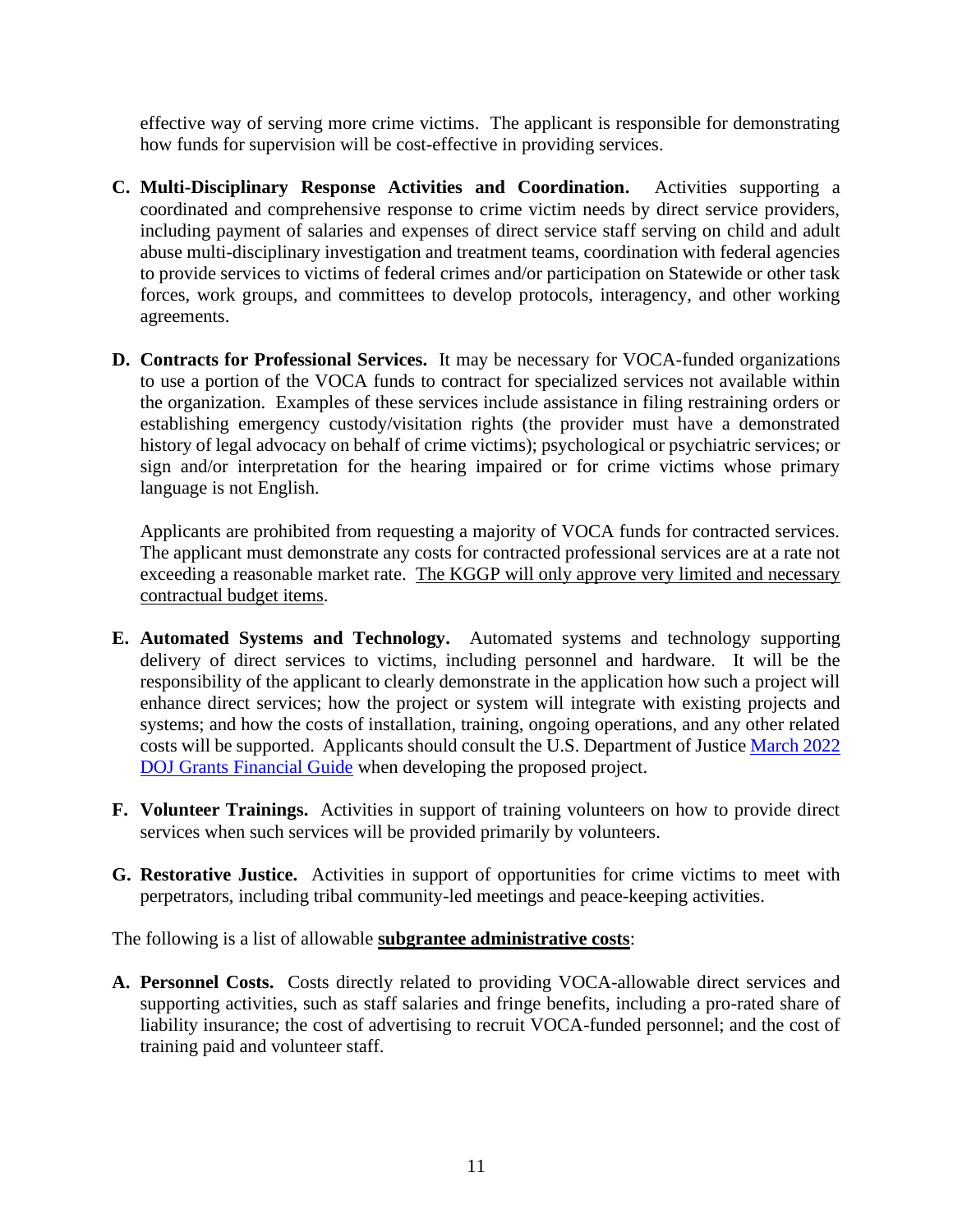**B. Skills Training for Direct Service Providers.** Training exclusively for developing the skills of direct service providers, including paid staff and volunteers (both VOCA-funded and not), so they are better able to offer quality direct services, including but not limited to, manuals, books, videoconferencing, electronic training resources, and other materials and resources relating to such training. **However, VOCA funds cannot be used for management and administrative training for executive directors, board members, and other individuals who do not provide direct services. Additionally, VOCA funds cannot be used to provide training to professionals and other individuals outside of the applicant's organization. For example, a VOCA-funded Victim Advocate may not provide skills training for the local law enforcement or medical personnel.**

\*Training of direct services personnel is essential to providing a trauma-informed, victimcentered response to crime victims. VOCA-funded staff will be expected to pursue foundational training, advanced training, and continuing education. VOCA recipients will be required to ensure new staff members submit an application to the Kansas Academy for Victim [Assistance](https://www.surveymonkey.com/r/7YVNLXQ) (KAVA) and a minimum of one staff member attend the annual Crime Victims' Rights Conference. Applicants are also encouraged to research discipline-specific victim services training opportunities. To the extent reasonable, training costs may be included in the VOCA application.

- **C. Training Related Travel.** Training related costs such as travel (in-State, regional, and national), meals, and registration fees for paid direct service staff (both VOCA-funded or not). Reimbursement rates are subject to an agency's approved travel rate or the current federal per diem rate, whichever is lower. Reimbursement at a rate in excess of the current federal rate, per agency policy, grant funds administered by the KGGP shall not be used to make up the difference.
- **D. Organizational Expenses.** Organizational expenses that are necessary and essential to providing direct services and other allowable victim services, including, but not limited to, the prorated costs of rent; utilities, including electric, gas, and water services; local travel expenses for service providers; and required minor building adaptations necessary to meet the U.S. Department of Justice standards implementing the Americans with Disabilities Act and/or modifications that would improve the organization's ability to provide services to crime victims.
- **E. Operating Costs.** Operating costs include but are not limited to supplies; equipment use fees, when supported by usage logs; prorated costs of property insurance; printing, photocopying, and postage; brochures that describe available services; books and other victim-related materials; prorated costs for computer backup files/tapes and storage; security systems; design and maintenance of websites and social media; and essential communication services, such as web hosts and mobile device services.
- **F. VOCA Administrative Time.** Administrative time spent performing certain VOCA-required activities, including completing time and activity records; programmatic documentation, reports, and statistics; collecting and maintaining crime victims' records; conducting victim satisfaction surveys and needs assessments to improve victim services delivery in the grant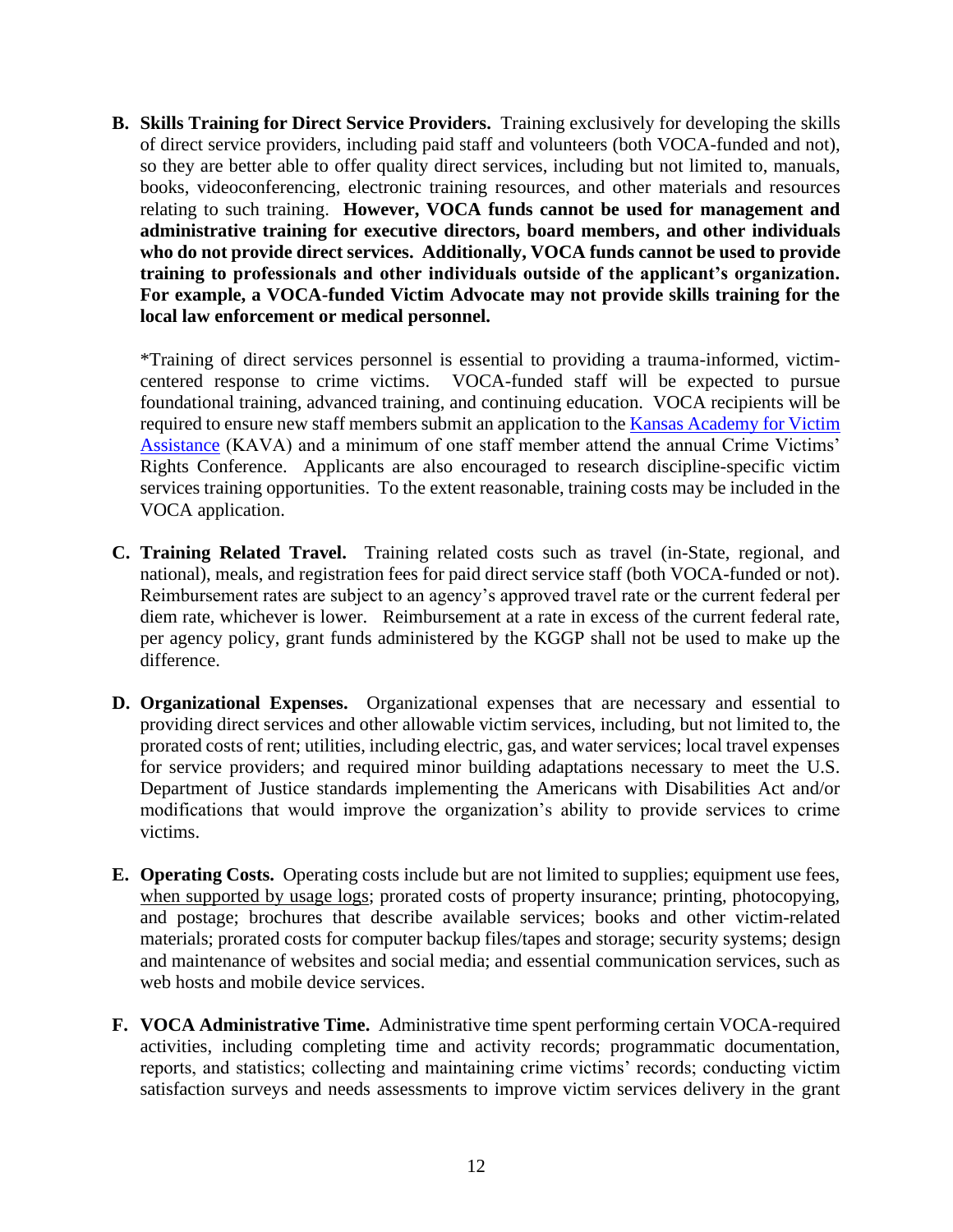project; and funding a prorated share of audit costs when the agency meets the Single Audit threshold.

- **G. Renting or Leasing Vehicles.** Rent or lease vehicles if it is demonstrated to the KGGP the expenditures are essential for delivering services to crime victims. The applicant must explain why it is requesting to rent or lease a vehicle, and how those options are more effective and reasonable than to reimburse staff for personal vehicle mileage. A cost-benefit comparison of all three options must be explored, and it must be shown how often vehicles will be used, cost, mileage, etc. VOCA funds may not be used to purchase vehicles.
- **H. Maintenance, Repair, or Replacement of Essential Items.** Items contributing to maintaining a healthy and/or safe environment for crime victims, such as a furnace in a shelter. The KGGP will scrutinize each request for expending VOCA funds for such purposes to ensure the following: (1) the building is owned by the applicant organization and not rented or leased, (2) all other sources of funding have been exhausted, (3) there is no available option for providing the service in another location, (4) the cost of the repair or replacement is reasonable considering the value of the building, and (5) the cost of the repair or replacement is prorated among all sources of income. Any maintenance, repair, and/or replacement of essential items must be in compliance with the National Historic Preservation Act.
- **I. Project Evaluation.** Costs of evaluations of specific projects in order to determine their effectiveness, within limits set by the KGGP.
- **J. Equipment and Furniture.** Expenses of procuring furniture and equipment that facilitate the delivery of direct services (e.g., mobile communication devices, telephones, braille and TTY/TDD equipment, computers and printers, beepers, video cameras and recorders for documenting and reviewing interviews with children, two-way mirrors, colposcopes, digital cameras, and equipment and furniture for shelters, work spaces, victim waiting rooms, and children's play areas), except that the VOCA grant may be charged only the prorated share of an item that is not used exclusively for victim-related activities. For purposes of this application and grant program, equipment is defined as assets with a useful life of one year or more and a **unit** cost of **\$5,000** or more. All costs need to be "necessary, reasonable, and allocable to the project.

# **Unallowable Services, Activities, and Costs**

The following services, activities, and costs cannot be supported with VOCA funds. This is not an exhaustive list.

- **A. Lobbying or Advocacy.** Lobbying or advocacy activities with respect to legislation or to administrative changes to regulations or administrative policy (18 U.S.C. 1913), whether conducted directly or indirectly.
- **B. Research and Studies.** Efforts conducted by individuals, organizations, task forces, or special commissions to study and/or research particular crime victim issues.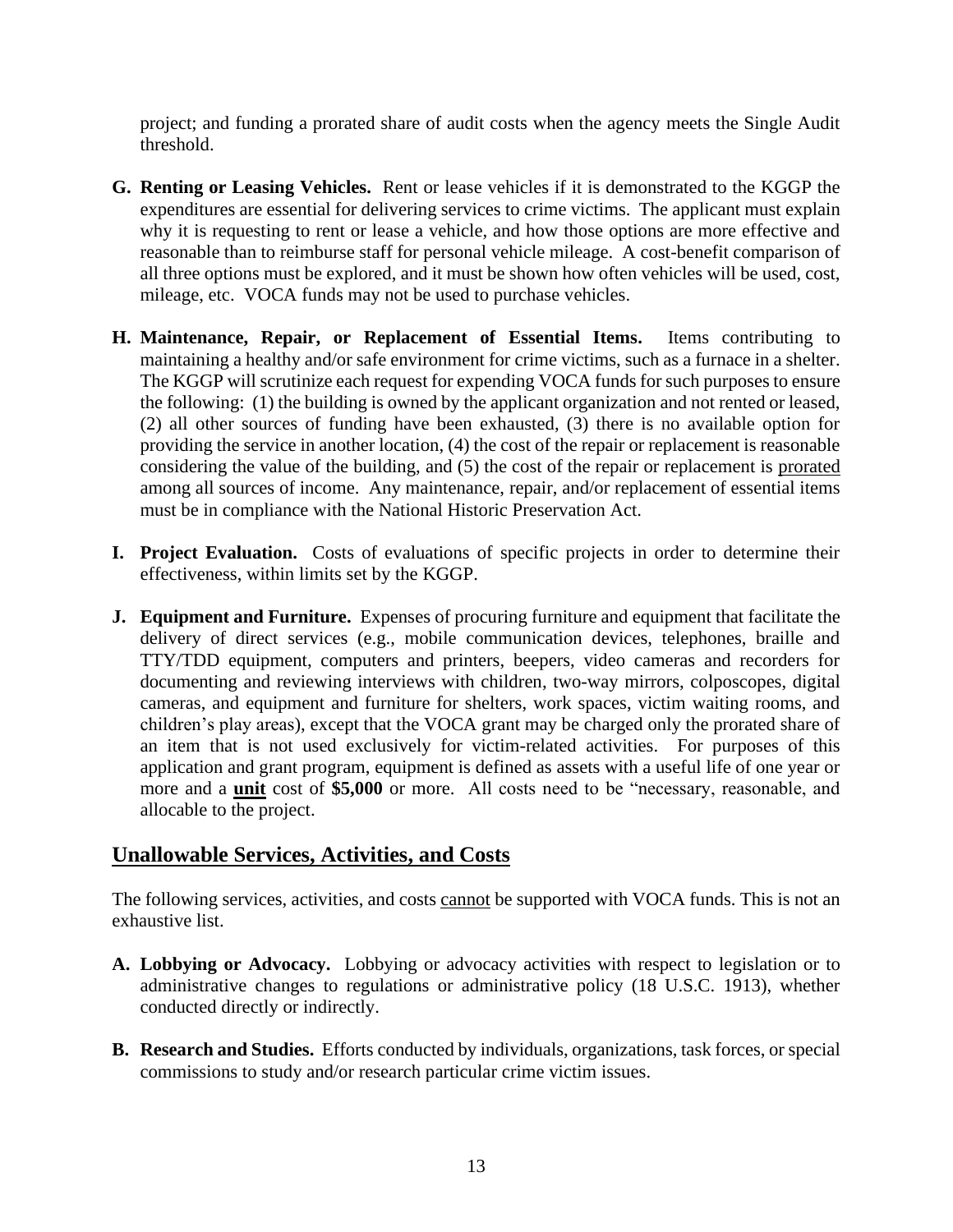- **C. Active Investigation and Prosecution of Criminal Activities.** The active investigation and prosecution of criminal activity, except for the provision of victim assistance services (e.g., emotional support, advocacy, and legal services) to crime victims, under § 94.119, during such investigation and prosecution; Witness notification, management activities, expert testimony at a trial, and victim/witness protection costs and subsequent lodging and meal expenses.
- **D. Fundraising.** Any activities related to fundraising except for fee based program income authorized by the KGGP.
- **E. Capital Expenditures.** Capital improvements, property losses, real estate purchases, mortgage payments, and construction.
- **F. Compensation for Victims of Crime.** Expenses incurred as a result of a crime such as insurance deductibles, replacement of stolen property, funeral expenses, lost wages, and medical bills.
- **G. Most Medical Costs.** Nursing home care (except emergency short-term nursing home shelter as described under: Allowable Direct Services, Activities, and Costs), home health-care costs, in-patient treatment costs, hospital care, and other types of emergency and non-emergency medical and/or dental treatment.
- **H. Administrative Staff Expenses.** Salaries, benefits, fees, furniture, equipment, and other expenses of board members, executive directors, consultants, coordinators, and other administrators are unallowable unless specifically allowed elsewhere in these guidelines.
- **I. Costs of Sending individual crime victims to conferences.**
- **J. Fringe benefit expenses that exceed the proportion of personnel funded by VOCA.**

#### **Match Requirements**

In compliance with the federal statute effective July 22, 2021, referred to as "The VOCA Fix" (34 U.S.C. 20103), and the corresponding guidance published by OVC on September 20, 2021, the KGGP will automatically issue a match waiver, for VOCA Subgrantees during the FY 2023 grant period. Subgrantees will have the option to decline the automatic match waiver. Please review the KGGP Match Waiver Policy for additional information: [KGGP Match Waiver Policy.](https://grants.ks.gov/docs/librariesprovider22/voca/kansas-voca-match-waiver-policy-revised-9.27.21.pdf?sfvrsn=84499ecf_3)

The purpose of matching contributions is to increase the amount of resources available to the projects supported by grant funds. Non-federal matching contributions of 20 percent (cash or inkind) of the total cost of each VOCA grant project (VOCA funds plus match) are required for each VOCA-funded grant project and must be derived from non-federal sources except as provided in the U.S. Department of Justice [March 2022 DOJ Grants Financial Guide.](https://www.ojp.gov/doj-financial-guide-2022) **All funds designated as match are restricted to the same uses as the VOCA funds and must be expended within the grant project period.** The match must be provided on a project-by-project basis. Any deviation from this policy must be approved by the federal OVC and the KGGP.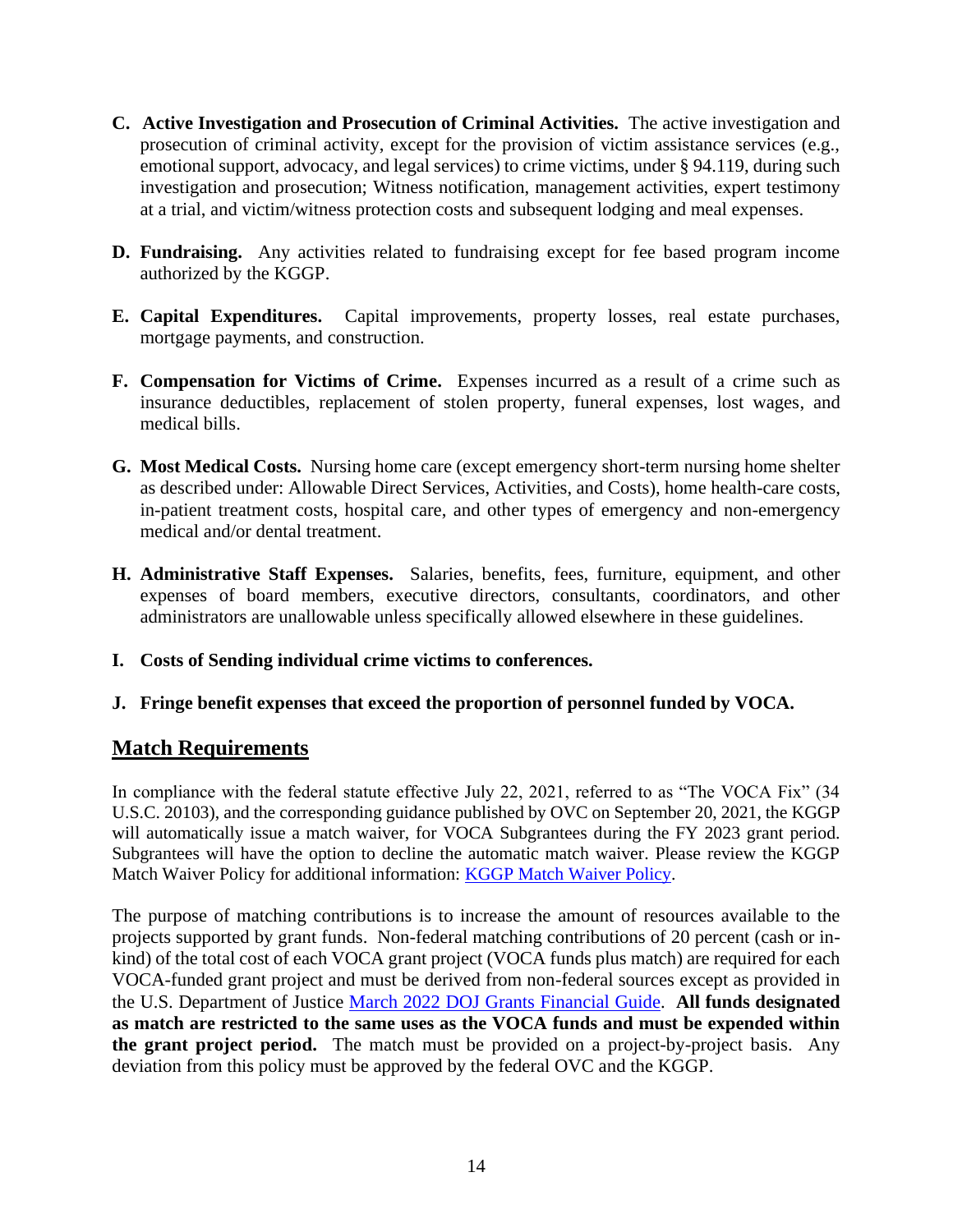| Example: | <b>Total Grant Project Cost</b> | $=$ \$50,000 |
|----------|---------------------------------|--------------|
|          | 80% Federal Share               | $=$ \$40,000 |
|          | 20% Non-Federal Match           | $=$ \$10,000 |

For purposes of this grant program, in-kind match may include donations of expendable equipment and office supplies, workspace, or the monetary value of time contributed by professionals and technical personnel and other skilled and unskilled labor, if the services they provide are an integral and necessary part of a funded grant project and if they would otherwise meet the criteria for federal funding approval under this program. The value placed on donated services must be consistent with the rate of compensation paid for similar work in the applicant's organization. If the required skills are not found in the applicant's organization, the rate of compensation must be consistent with the local labor market. In either case, fringe benefits may be included in the valuation. Volunteer hours utilized as match must be hours spent providing eligible direct victim services or other activities specifically allowable under the VOCA grant program. In instances where a volunteer is considered to be on-call specifically for the purpose of ensuring 24-hour service coverage, those hours and associated values must be tracked and accounted for consistent with the procedures used by the applicant for paid staff. The value placed on loaned or donated equipment may not exceed its fair market value. The value of donated space may not exceed the fair rental value of comparable space as established by an independent appraisal of comparable space and facilities in privately-owned buildings in the same locality. The KGGP has the authority to require a subgrantee to provide a non-federal cash match instead of an in-kind match.

**1. Record Keeping for Match Requirements.** Records must be maintained that clearly show the source, the amount, and the period during which the match was allocated. The basis for determining the value of personal services, materials, equipment, and space must be documented. Volunteer services used as match must be documented, and to the extent feasible, supported by the same methods used by the organization for its own paid employees.

#### **2. Exceptions to the 20 Percent Match.**

- **a.** Federally-recognized American Indian tribes or projects located on tribal lands are exempt from any match requirement. For the purpose of this grant, an American Indian tribe/organization is defined as any tribe, band, nation, or other organized group or community, which is recognized as eligible for the special programs and services provided by the United States to American Indians because of their status as American Indians. A reservation is defined as a tract of land set aside for use of, and occupancy by, American Indians. All organizations applying for these grant funds must meet the other eligibility requirements for subgrantee organizations.
- **b.** The match requirement may be waived if extraordinary need is documented and a request is submitted to the KGGP by the applicant.

#### **Supplanting**

VOCA funds shall be used to supplement, **not** supplant, other federal, state, or local funds that would otherwise be available to assist victims of crime. The following guidelines should be used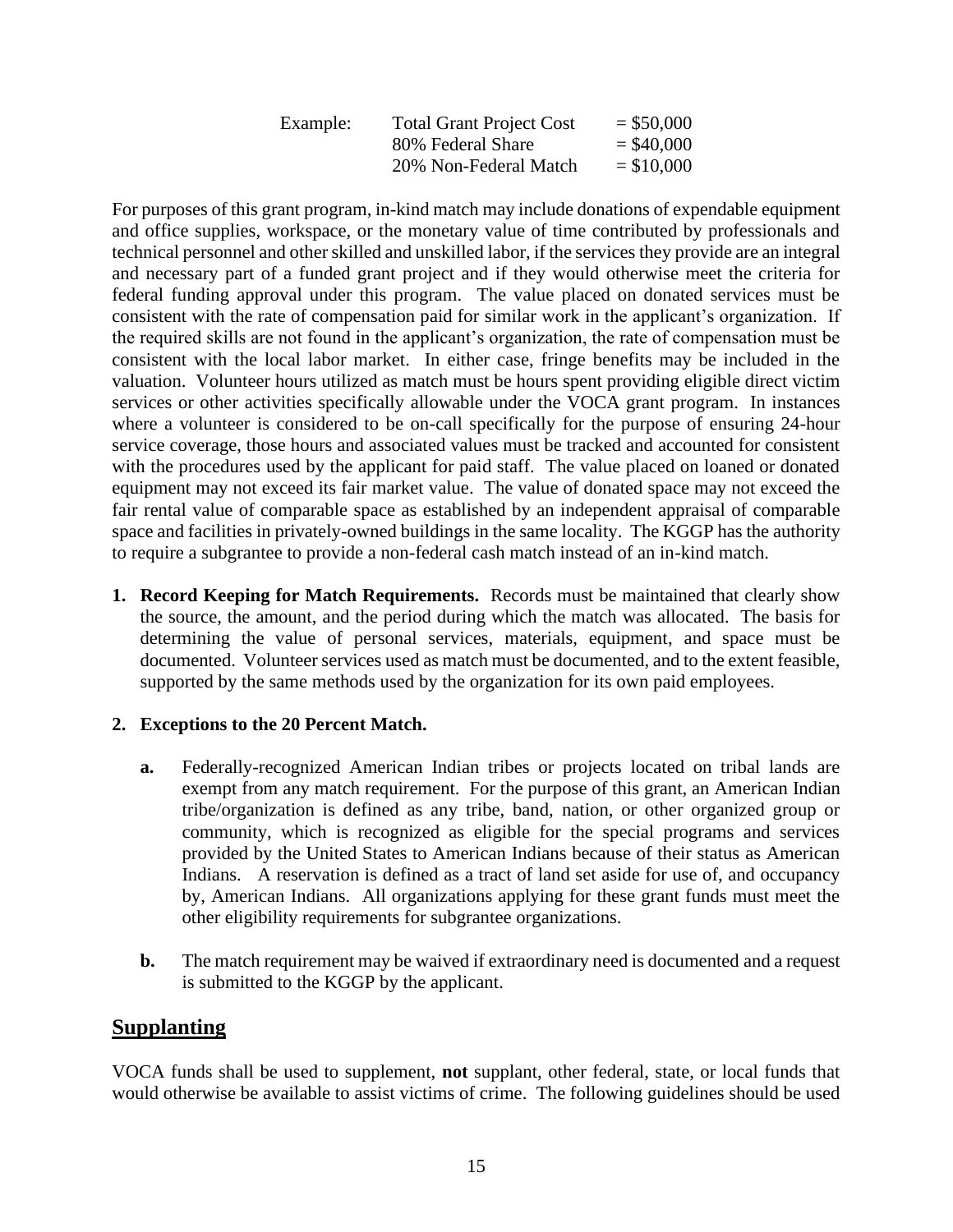in determining the supplanting of funds. Although the examples provided below relate specifically to staffing scenarios, supplanting is not limited to personnel. Supplanting can occur in any budget line item if sufficient documentation cannot support that a VOCA grant award has not replaced funds otherwise available for the same program or purpose.

#### **Guidance Regarding Supplanting**

- **Defined:** To reduce federal, state, or local funds for an activity specifically because VOCA funds are available (or expected to be available) to fund that same activity. VOCA funds must be used to **supplement** existing federal, state, or local funds for program activities and may **not replace** federal, state, or local funds that have been appropriated or allocated for the same purpose. Additionally, VOCA funding may not replace federal, state, or local funding that is required by law. In instances where a question of supplanting arises, the applicant or subgrantee may be required to substantiate that the reduction in non-VOCA resources occurred for reasons other than the receipt or expected receipt of VOCA funds.
- Example 1 Organization A appropriated or otherwise secured funds in FY23 for salary and benefits for two victim advocates. In FY23, Organization A is awarded VOCA funds designated for the hiring of two additional victim advocates. Organization A expended the VOCA funds as intended, and now has four victim advocates.

In this scenario, Organization A has used VOCA funds to supplement existing funds for program activities. Thus, supplanting has **not** occurred. If any of the victim advocates had left the organization during FY23 and Organization A did not follow established recruitment procedures to replace these advocates, or utilized VOCA funding for those positions for other purposes, supplanting **would** have occurred.

Example 2 Organization B appropriated or otherwise secured funds in FY22 for salary and benefits for two victim advocates. Due to budget projections for FY23, Organization B expects to lay off one victim advocate (facts that Organization B is able to substantiate). In FY23, Organization B is awarded VOCA funds designated for the hiring of one additional victim advocate. At the beginning of FY23, Organization B retains one victim advocate with appropriated funds and uses VOCA funds to continue the salary and benefits for the other victim advocate.

> In this scenario, Organization B will use VOCA funds to pay the salary and benefits for the one victim advocate who would have been laid off but for the availability of VOCA funds. Therefore, supplanting has **not** occurred.

Example 3 Organization C appropriates or otherwise secures funds in FY23 for salary and benefits for two victim advocates. Organization C plans to use VOCA funds to pay the salaries of two additional victim advocates. Subsequently, however,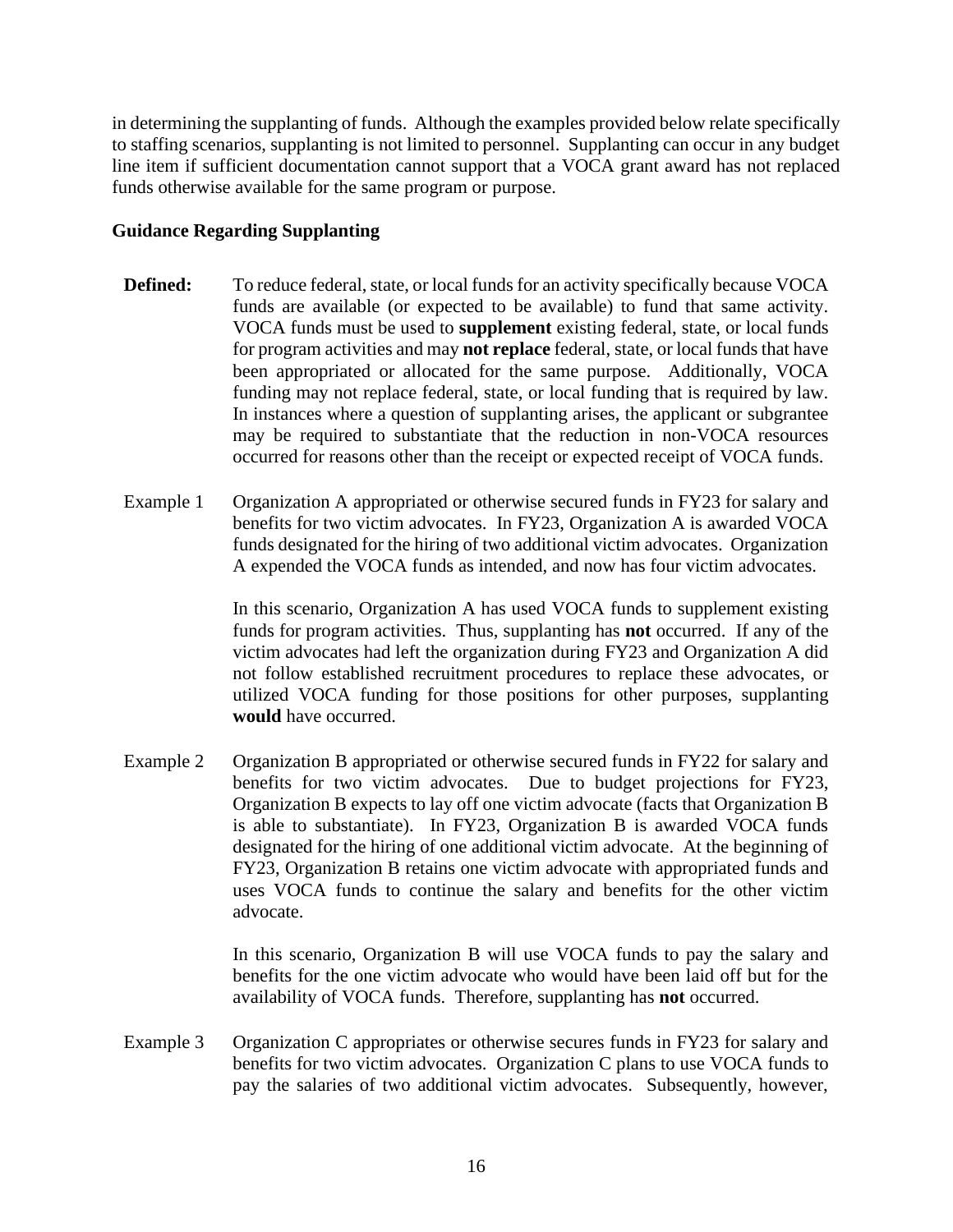Organization C opts to use two current experienced employees for this effort and uses VOCA funds to pay their salaries and benefits. In doing so, Organization C determined that the remaining employees could handle the services and did not attempt to backfill the positions.

In this scenario, by replacing existing funds with VOCA funds, supplanting **has** occurred. Although Organization C may use experienced staff to fill the new VOCA-funded victim advocate positions, use of the VOCA funds has not **supplemented** funds for program activities, but has **replaced** those funds through Organization C's decision not to hire replacements for staff designated for VOCA-funded activities.

# **Grant Recipient Compliance and Reporting Requirements**

Applicants awarded VOCA funds are expected to comply with the VOCA grant program requirements set out in the grant assurances, reporting requirements, and any requirements arising as a result of a compliance review. The KGGP will conduct a compliance review of each VOCA grant award. Failure to comply with these requirements may result in suspension or termination of grant funding.

In addition, applicants receiving funds must comply with the provisions of the Federal Office of Management and Budget (OMB) Uniform Guidance for Federal Awards, [2 C.F.R. Part 200](http://www.ecfr.gov/cgi-bin/text-idx?SID=2c6d1c9f8de1f9619110b4599d84a234&mc=true&node=pt2.1.200&rgn=div5#_top) and the U.S. Department of Justice [March 2022 DOJ Grants Financial Guide,](https://www.ojp.gov/doj-financial-guide-2022) which includes maintaining appropriate programmatic and financial records that fully disclose the amount and disposition of VOCA funds. This includes, but is not limited to:

- Financial documentation for disbursements:
- Daily time and activity records specifying time and type of service devoted to allowable VOCA activities;
- Grant project files;
- The portion of the grant project supplied by other sources of revenue;
- Job descriptions;
- Contracts for services:
- Statistical documentation; and
- Other records that facilitate an effective agency audit, state compliance review, and grant analysis for compliance with special conditions and compliance requirements.

Agencies receiving a VOCA grant are required to submit the following information and reports:

- A copy of the current **EEOP Certification** verifying such has been submitted to the U.S. Department of Justice, Office of Justice Programs, Office for Civil Rights.
- **Five Most Highly Compensated Officers** Certification must be submitted to open the award.
- A **Subgrant Award Report** due on or near October 1.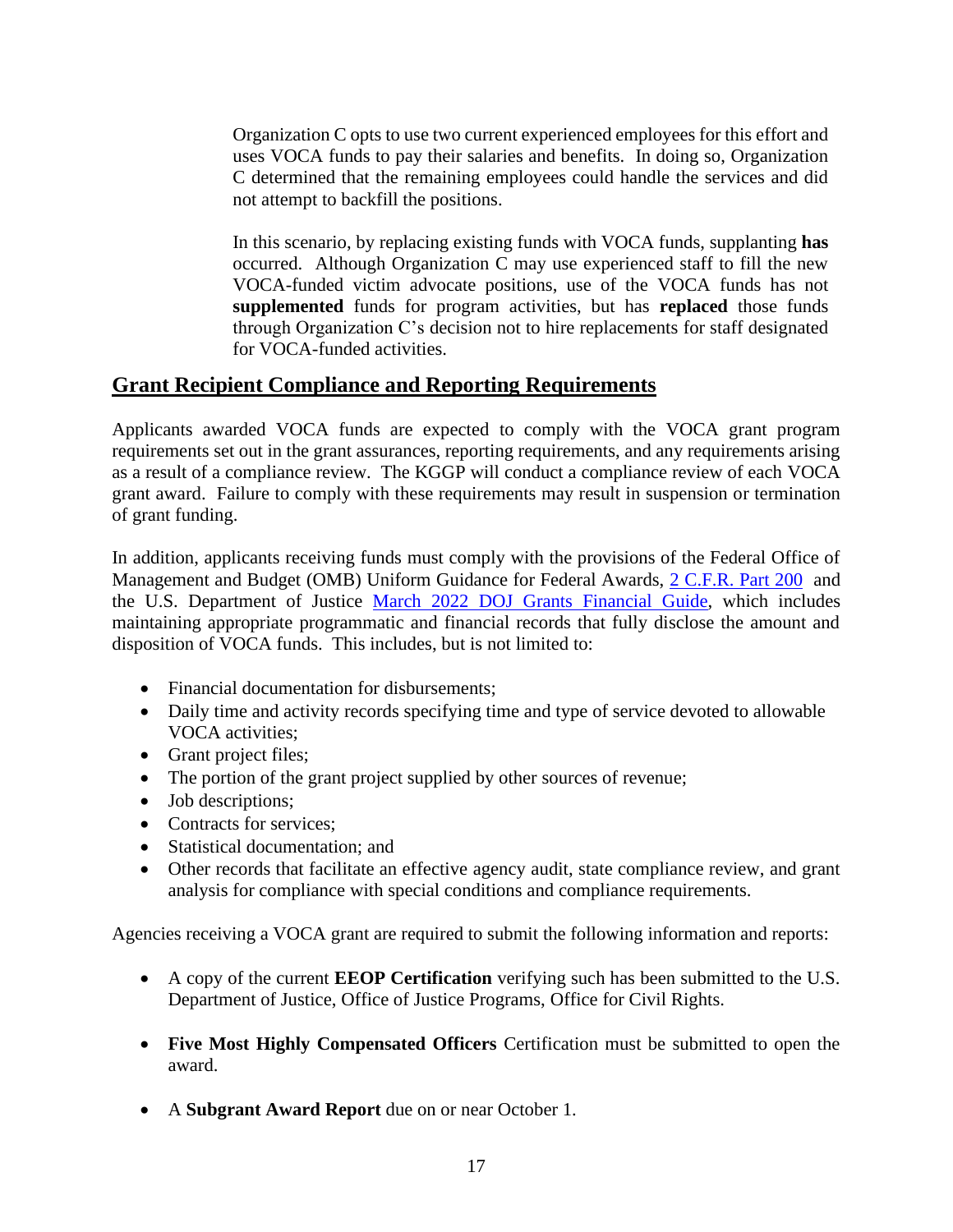- Monthly **Financial Status Report** provides fiscal information on expenditures made during the month. Monthly reimbursements are made based on these expenditure reports. These reports are due 10 calendar days after the end of each month.
- Quarterly **Performance Measurement Tool (PMT) Report** provides grant project statistical data and accountability metrics. PMT Reports must be submitted via the federal OVC PMT website within 10 calendar days after the end of each quarter. Completion of this PMT Report requires all agencies utilizing a survey to collect outcome data from crime victims served with these VOCA funds.
- The **Grant Project Narrative Report** provides a narrative description of the activities and services provided with the grant project funds. The report is due October 10.
- The **Projection of Final Expenditures Report** is due July 10.
- Any other reporting procedures that may be required by the federal OVC or the KGGP.

Subgrantees submitting late, incorrect, or incomplete reports will not receive payment until the next scheduled payments for grant programs. Repeatedly late reports, failure to submit reports or supporting documentation required by the grant assurances, or failure to respond to compliance review findings in the timeframe provided will result in the suspension of grant funds. The subgrantee must be in compliance with grant requirements before grant funds will be paid.

Copies of all financial and statistical supporting documentation must be maintained by the agency for a period of five years following the closeout of the grant award.

# **Review of Applications**

A grant review committee may assist the KGGP in determining VOCA grant awards. Applicants will be notified via the Grant Portal of the grant award decision. Please do not contact the KGGP regarding the status of an application.

Each grant application will be evaluated using the following criteria:

- Applicant's support of the Guiding Principle, critical priorities, and strategies of the Kansas [Implementation Plan;](http://www.grants.ks.gov/docs/default-source/Grant-Reports/final-ffy-2017-2020-stop-vawa-implementation-plan.pdf?sfvrsn=2)
- Record of successful implementation of services in the victim services field;
- Quality of any needs assessment in terms of proposed services;
- Demonstration of clear, measurable, and appropriate grant project objectives and activities consistent with the purpose areas outlined in the grant application instructions;
- The efficacy of evaluative components, both programmatic and fiscal;
- Appropriate budget inforamtion based on what is proposed in application;
- Submission of all required documents and a complete application; and
- Applicant agency's ability to fulfill all of the requirements of the VOCA program.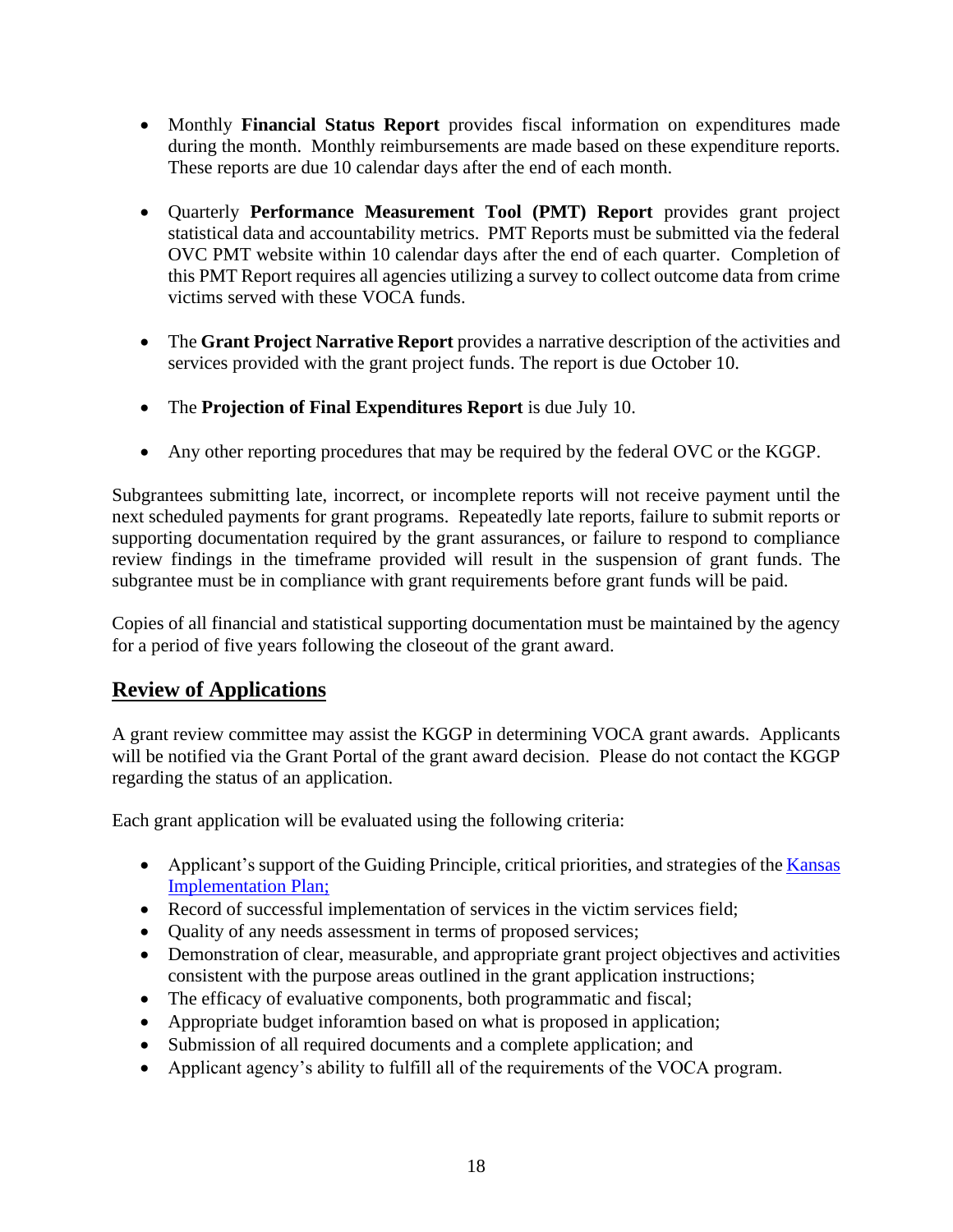# **Grant Portal Instructions**

Review the information for submitting an application via the [Grant Portal instructions.](http://grants.ks.gov/docs/default-source/how-to-guides/application-portal-instructions.pdf?sfvrsn=4) For technical assistance regarding the VOCA grant program guidelines or application submission, contact the Kansas Governor's Grants Program at 785-291-3205 or by email at [kggp@ks.gov.](mailto:kggp@ks.gov)

#### **Application Requirements**

Please read all grant requirements and instructions before completing the grant application. Submit application documents in 12 pt. Times New Roman, number the pages of the Project Narrative, and title each document filename as indicated below. Do not submit any section of the application in landscape format. Do not submit any items not specified in the instructions. The application must include the following items:

- General Information (completed in Grant Portal)
- **EXECUTE:** Project Narrative (separate document to upload; not to exceed 10 pages)
- Grant Project Budget (completed in Grant Portal)
- **EXECUTE:** Agency Budgets (separate document to upload)
- Grant Management Capacity (separate document to upload)
- Proof of  $501(c)(3)$  status, if applicable (separate document to upload)
- Certificate of Good Standing, if applicable (separate document to upload)

# **General Information (completed in Grant Portal)**

Applicants must complete the General Information page online. Please note the language provided in the "Brief Description of Proposed Grant Project" field may be utilized on public websites and documents to describe the purpose of the grant project.

# **Project Narrative (separate document to upload - not to exceed 10 pages)**

The following items must be included in the Project Narrative. Include each item in the order listed below and clearly label each section. The Project Narrative shall not exceed 10 pages.

#### **Problem Statement and Needs Assessment**

The submission of an application presumes there is a definable problem that will be addressed by the requested grant funds. Provide a detailed explanation of the problem that will be addressed, either in whole or in part, with the requested grant funds. Provide data supporting the problem to be addressed in the grant application and site the source of the data provided. Describe how the grant funds will address the problem. Describe any needs assessment that was used to develop the problem statement, such as an evaluation of agency service activity or other assessment. If the applicant is comparing local data to state or national data, include information establishing the need locally or describing why the local community is limited in resources to address the problem.

#### **Justification of Need for Grant Funds**

Applicants must provide a justification of need for the grant funds requested. This justification must tie the financial need to the described problem statement and needs assessment. In instances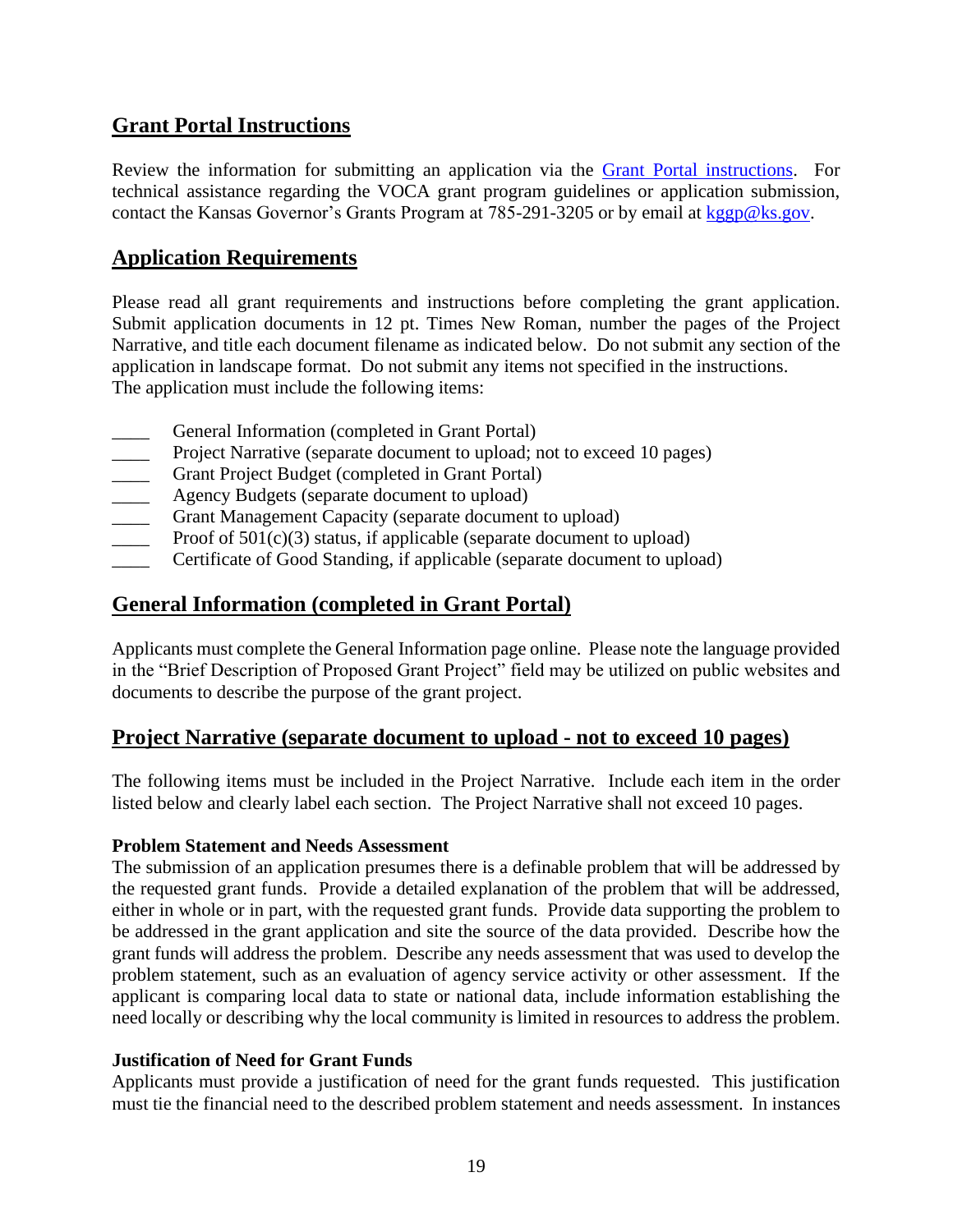where the requested grant project expenses are existing agency costs or activities, a nonsupplanting explanation must be provided (per the definition in Supplanting section in this solicitation) to include a description of how the expenses were previously supported and why that support cannot continue to be utilized. The applicant should state whether other funds have been sought to support the program and describe the outcome of those efforts.

#### **Grant Project Goal(s) and Objectives**

State the goal(s) of the proposed grant project. This should not be the goals of the agency but should be specific to the proposed VOCA-supported grant project.

List the objectives to be accomplished to achieve each goal listed. Objectives should be specific, measurable, realistic, and consistent with the goals of the grant project and cover a single event or outcome. Include the activities for each objective and explain how each objective will be measured. The applicant should incorporate the Kansas Implementation Plan Guiding Principle, critical priorities, and strategies, found on pages 22 through 27 of the Plan, to the extent possible. Specifically identify any evidence-based programs and/or practices being incorporated into the proposed objectives and activities.

#### **Example (follow the format below):**

| Objective                                                                                                                    | <b>Activities / Time Frame</b>                                                                          | <b>Person Responsible</b>                       |  |
|------------------------------------------------------------------------------------------------------------------------------|---------------------------------------------------------------------------------------------------------|-------------------------------------------------|--|
| At the completion of<br>1.<br>advocacy and support services,<br>75% of crime victims will have<br>a safety plan in place and | 1a. Case manager will meet regularly with<br>crime victims who seek services.<br>$October - September$  | 1. Case Manager                                 |  |
| knowledge of<br>available<br>resources.                                                                                      | 1b. Crime victims will complete an exit<br>survey at the completion of services.<br>October – September |                                                 |  |
| 2. A support group for crime<br>victims and their<br>family<br>members will be implemented.                                  | 2a. A support group facilitator will be hired<br>by November 1.                                         | 2a. Executive Director                          |  |
|                                                                                                                              | 2b. Support group format and curriculum<br>will be selected by November 1.                              | 2b. Group Facilitator<br>and Executive Director |  |
|                                                                                                                              | 2c. Groups will meet twice a week.<br>December – September                                              | 2c. Group Facilitator                           |  |

**Goal I:** Increase services to crime victims in Yuma County.

#### **Grant Project Performance Measures and Results**

Applicants receiving VOCA funds will be required to demonstrate how the grant project was implemented and if the project achieved the results expected based on the data collected and evaluated. The applicant should incorporate the Kansas Implementation Plan Guiding Principle, critical priorities, and strategies, found on pages 22 through 27 of the Plan, to the extent possible. Please describe the following information: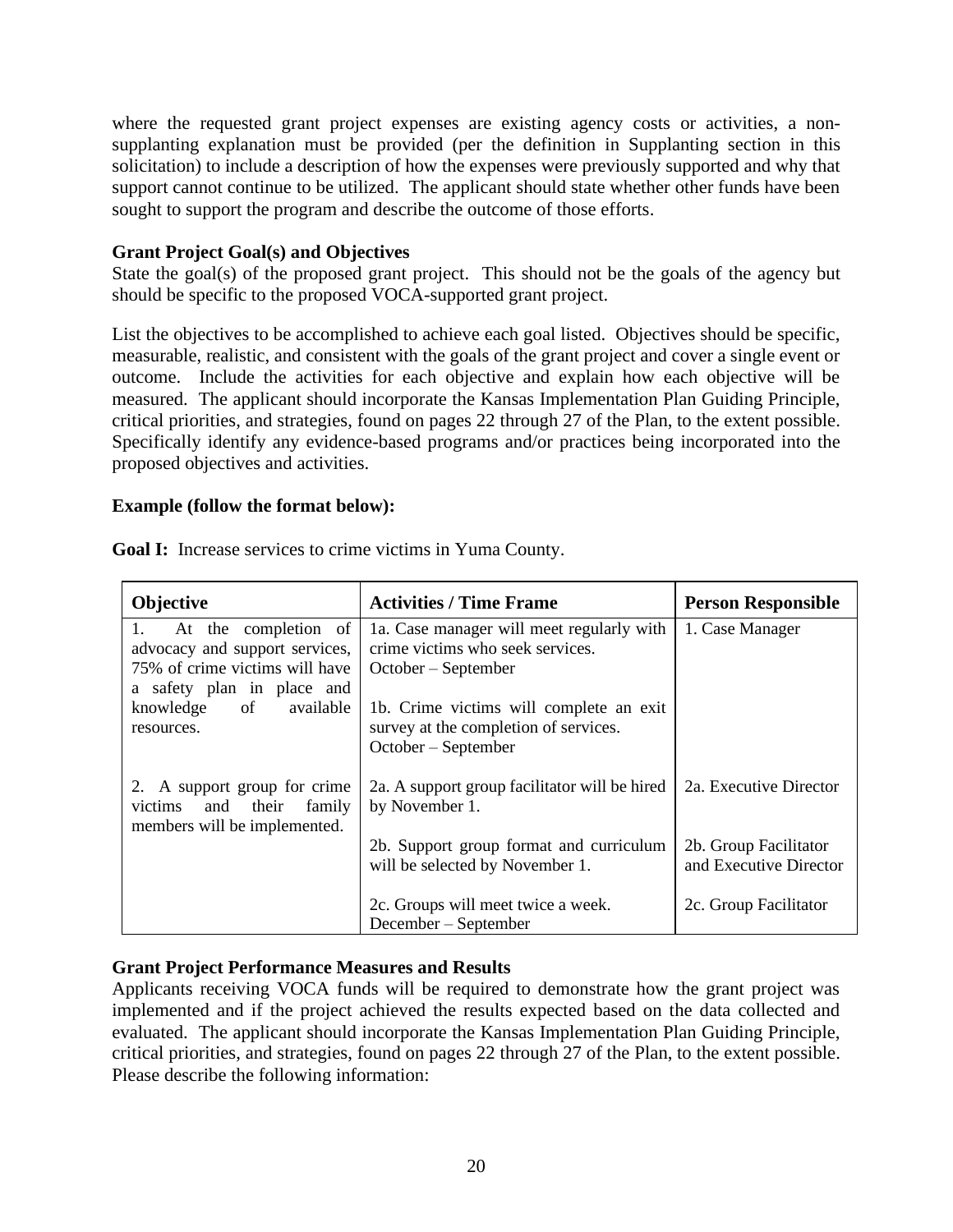- Process used for monitoring the implementation, progress, and outcomes of the grant project;
- What data will be collected:
- How the data collected will be used to ensure the success of the grant project;
- Criteria used to evaluate the activities and/or services provided through the proposed grant project;
- How the proposed objectives are measured and how it will determine whether the proposed grant project is effectively and efficiently reaching the proposed goals and objectives; and
- What the grant project will achieve.

#### **Grant Project Staff**

Provide a list of each staff member to be funded with the grant, include staff who will be responsible for monitoring and evaluating the grant project. Include the name, title, and a brief job description for each staff listed. In addition, describe how this staffing pattern will help meet the goals of the grant project.

#### **Underserved and Culturally Specific Populations**

Define the underserved and culturally specific populations identified in the agency's service area, including those who are underserved because of race, ethnic and cultural background, language diversity, persons with disabilities, or geographic isolation. Use local data to support the populations identified as underserved and culturally specific. Provide the applicant's plan, including a description of the steps taken to provide outreach and services to the underserved and culturally specific populations.

#### **Sustainability**

Provide a detailed description explaining what efforts are being made, or will be made, to ensure the long-term fiscal and programmatic sustainability of the project and program. The applicant must detail how the project will be sustained in future years if VOCA funding declines or is not available.

#### **Dissemination of Crime Victims' Rights Information**

Describe the applicant's written procedures for assisting victims of crime in seeking available crime victims' compensation benefits and informing crime victims of their rights as provided by law. The procedures must detail how victims will be informed of their statutory rights as provided in K.S.A. 74-7333 and amendments thereto.

#### **Civil Rights Contact Information**

Applicants must include the name, address, and telephone number of the person who is responsible for ensuring all applicable civil rights requirements are met and who will act as liaison in civil rights matters.

#### **Current Board President Contact Information**

If the applicant is a nonprofit agency, it must include the name, profession, address, phone number, email address, and the term of service for the current Board President.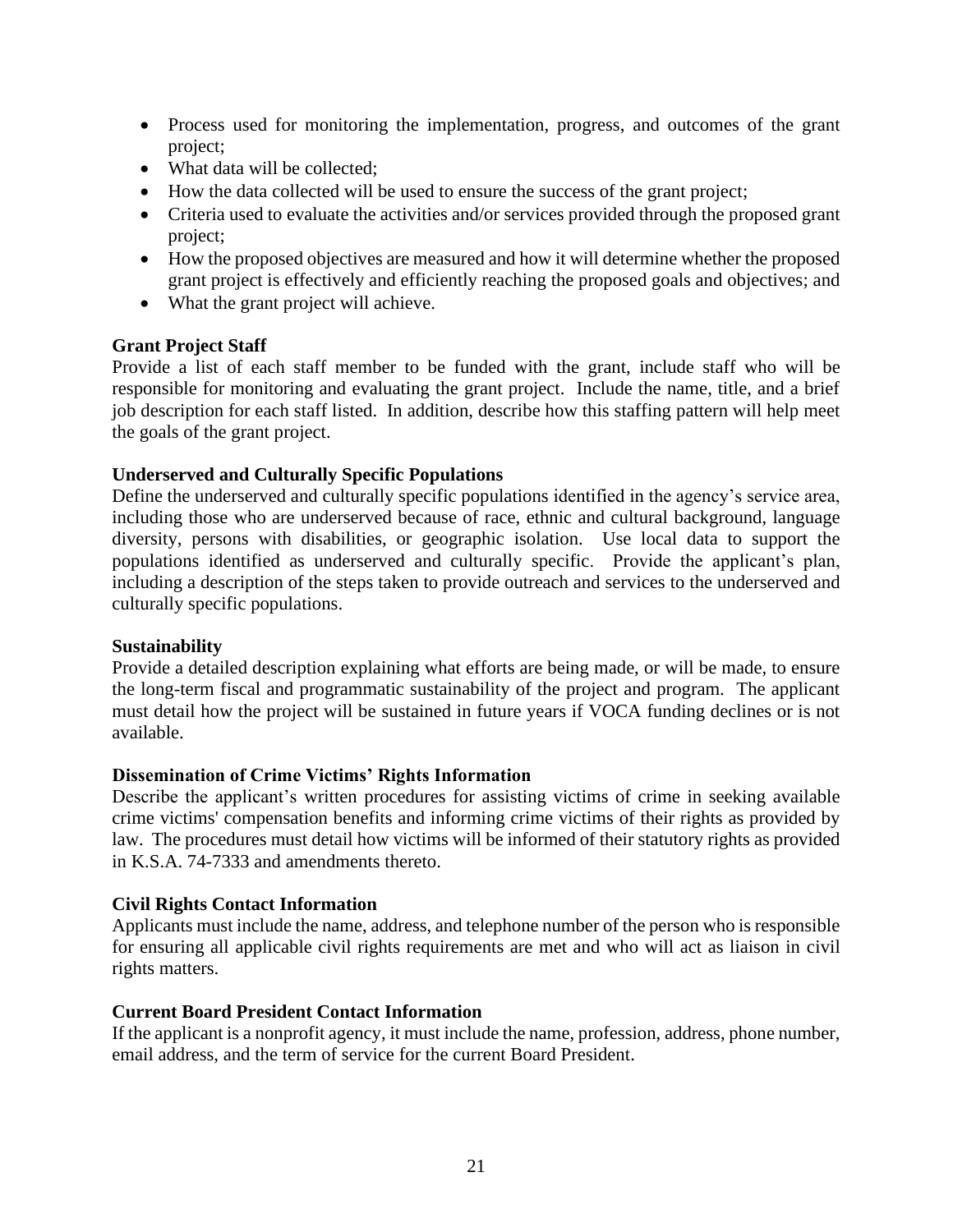#### **System for Award Management (SAM) Registration and Unique Entity Identifier**

Applicants must establish and maintain an active registration status in the [SAM.](https://www.sam.gov/) The applicant must provide 1) the agency's 12-character unique entity identifier provided in the agency's SAM registration profile, and 2) the current SAM expiration date.

#### **Current Audit Report**

All applicants **must** provide information in this section of the Project Narrative on when the organization's most recent financial audit was completed, who performed the audit, what period it covered, whether the applicant met the threshold for a Single Audit, and where the audit is filed.

If the KGGP has **not** received a copy of the organization's most recent audit report, including the Single Audit if applicable, and the Internal Revenue Service (IRS) Form 990, those items must be forwarded by U.S. Mail to: Kansas Governor's Grants Program, Landon State Office Building, 900 SW Jackson, Room 304 North, Topeka, KS 66612-1220. Include with the audit the Auditor's Letter to Management if applicable. If there are any findings and/or recommendations in the audit report or in the Letter to Management, explain how the findings and/or recommendations were, or will be, addressed by the applicant.

If the applicant is a city or county government, a current audit does not need to be submitted. However, governmental agencies **must** provide information on when the most recent audit was completed, who performed the audit, what period it covered, whether the applicant met the threshold for a Single Audit, and where the audit is filed.

#### **Grant Project Budget (completed in Grant Portal)**

The applicant must submit a reasonable and cost-effective grant project budget. All grant projectspecific budget information is completed online within the provided data fields of the Grant Portal. No *grant project* budgetary documents are uploaded as part of the application.

Requested line items must be clearly linked to the proposed activities to be conducted in achieving the goals and objectives of the project. The budget must adhere to allowable costs and activities as outlined in this VOCA solicitation; OMB Uniform Guidance for Federal Awards, [2 C.F.R. Part](http://www.ecfr.gov/cgi-bin/text-idx?SID=2c6d1c9f8de1f9619110b4599d84a234&mc=true&node=pt2.1.200&rgn=div5#_top)  [200;](http://www.ecfr.gov/cgi-bin/text-idx?SID=2c6d1c9f8de1f9619110b4599d84a234&mc=true&node=pt2.1.200&rgn=div5#_top) and the U.S. Department of Justice [March 2022 DOJ Grants Financial Guide.](https://www.ojp.gov/doj-financial-guide-2022)

As stated on page three of this solicitation, the KGGP must give priority for victims of adult sexual assault, domestic violence, child physical and sexual abuse, and other violent underserved crimes by ensuring a minimum of 10 percent of VOCA funds are for services in each of these areas (40 percent total). To assist the KGGP in documenting these allocations, applicants must indicate in the grant project budget the purpose for each line item by utilizing the appropriate field or fields: Child Abuse, Domestic Violence, Sexual Assault (adult), Underserved Crimes, and/or Match. The allocation of requested grant project funds must correlate with the applicant's goals and objectives.

A brief narrative explanation with a detailed calculation must be provided in the Description field of each line item. Calculations shall clearly demonstrate how the requested amounts were derived and must account for both the federal funds requested and the non-federal match provided, including the match source(s). If the applicant is accepting the match waiver (see explanation on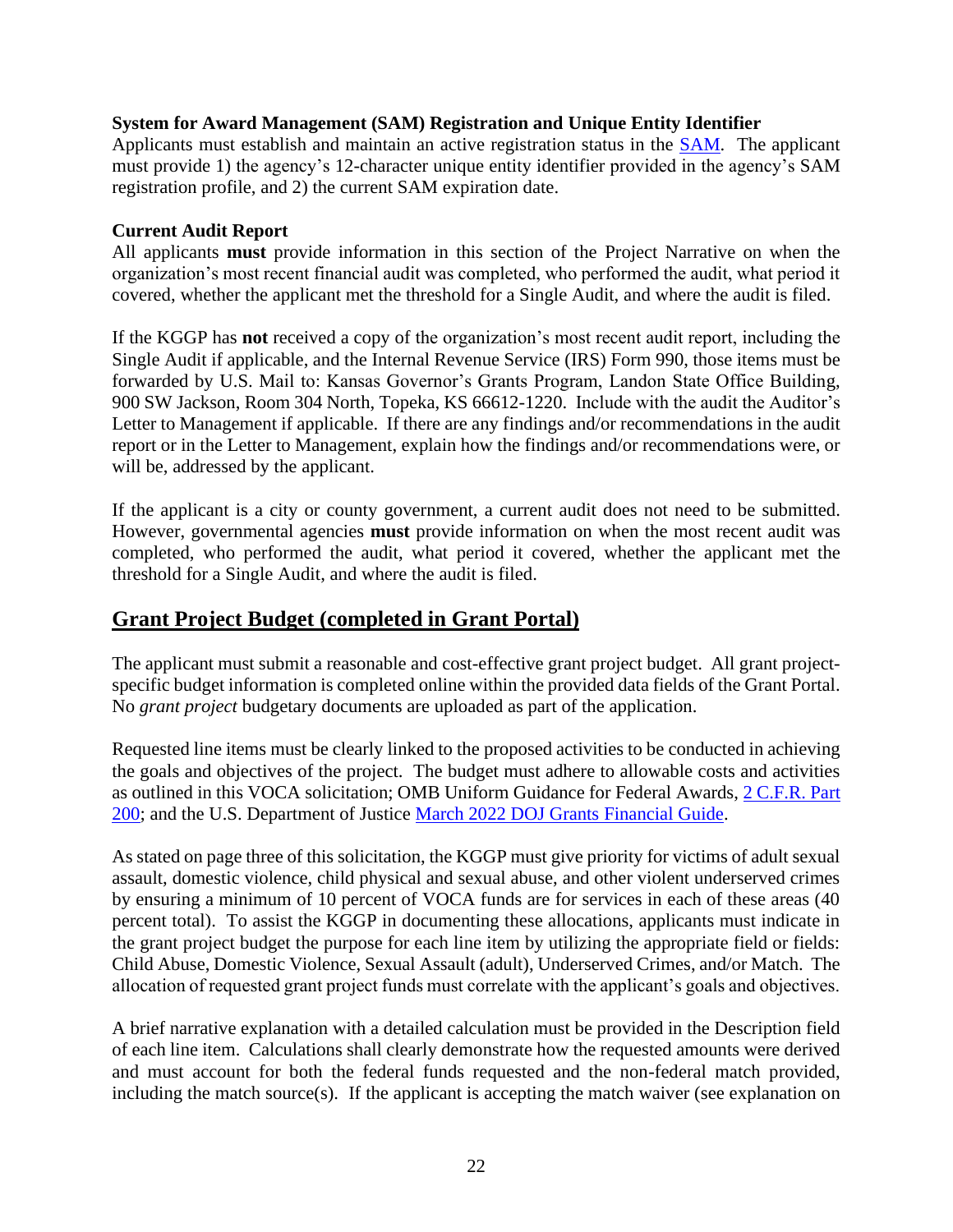page 14), the match fields should contain \$0 in the Grant Project Budget section. Personnel must be listed by the agency-assigned title for the position. Positions shall be classified as "New" *only if* the requested position would be a new position for the agency. Personnel and associated fringe benefit costs must be demonstrated in terms of full compensation and the percentage of time to be devoted to the VOCA grant project for each position requested. Fringe benefit costs shall not be allocated to a position at a rate exceeding the portion of personnel costs requested in the VOCA Personnel category. Training events and other travel costs must be specifically identified to the extent possible. Following are examples of descriptions that might be used for line-item requests. Visit [Writing a Grant Project Budget](https://grants.ks.gov/docs/default-source/how-to-guides/writing-a-grant-project-budget-guide.pdf?sfvrsn=2d1f541a_4) for more guidance.

| Line Item                              | Federal<br>Dom Viol    | Federal Adult<br><b>Sxl Asslt</b> | Match                | Description                                                                                                                                                                                                                                                                                                                                                                                                                                                     |
|----------------------------------------|------------------------|-----------------------------------|----------------------|-----------------------------------------------------------------------------------------------------------------------------------------------------------------------------------------------------------------------------------------------------------------------------------------------------------------------------------------------------------------------------------------------------------------------------------------------------------------|
| Volunteer<br>Coordinator               | \$16,808               | \$1,868                           | \$4,669              | Full-time, salaried, 50% of time on<br>project, approved for 2% raise on Jan 1:<br>$(\$46,000 \times .25 \text{ year}) + ($46,920 \times .75$<br>year) = $$46,690 \times 50\% = $23,345; 40\%$<br>federal/10% match is SGF grant                                                                                                                                                                                                                                |
| <b>SA Support</b><br>Group Facilitator | $\boldsymbol{0}$<br>\$ | \$7,917                           | \$<br>$\overline{0}$ | Full-time, hourly, 40 hrs/wk, 25% of<br>time on project; approved for 2% raise on<br>Jan 1: $(\$15.00/hr \times 520 hrs) + (\$15.30/hr$<br>$x 1,560$ hrs) = \$31,668 x 25%                                                                                                                                                                                                                                                                                      |
| Volunteers<br>$(In-Kind)$              | \$<br>$\boldsymbol{0}$ | \$<br>$\boldsymbol{0}$            | \$2,130              | Volunteers for evening and weekend<br>hotline coverage: \$10/hr based<br>on<br>comparable compensation x 213 hours                                                                                                                                                                                                                                                                                                                                              |
| <b>FICA</b>                            | \$1,286                | \$<br>748                         | 357<br>\$            | 7.65% x $$31,262$ requested salaries =<br>\$2,391; match is SGF grant                                                                                                                                                                                                                                                                                                                                                                                           |
| Conferences/<br>Workshops              | \$<br>707              | \$<br>865                         | \$<br>393            | ·Crime Victims' Rights Conference,<br>April '23, Wichita: (\$150 registr. x 2<br>staff) + $(200 \text{ mi. x } $.50/\text{mi. x } 1 \text{ vehicle})$<br>$+$ (\$90/nt. x 2 nights x 2 staff) + (\$30/day<br>meals x 3 days x 2 staff) = $$940;$<br>·KAVA, summer 2023, Wichita: \$225<br>registration + $(270 \text{ mi. x } $.50/\text{mi})$ +<br>$($100/nt. x 5 nights) + ($30/day meals x)$<br>5.5 days) = $$1,025$ ; 80% federal/20%<br>match is city funds |
| Supplies-<br><b>Laptop Computers</b>   | 306<br>\$.             | 204<br>\$                         | 128<br>\$            | Two laptop computers at \$850 each:<br>$(\$850 \times 50\%$ Volunteer Coordinator) +<br>$(\$850 \times 25\%$ Support Grp Facilitator) =<br>\$638; 80% federal/20% match is SGF<br>grant                                                                                                                                                                                                                                                                         |

\*This example assumes the applicant is a victim services crisis center providing VOCA-funded services to domestic violence and sexual assault (adult) crime victims.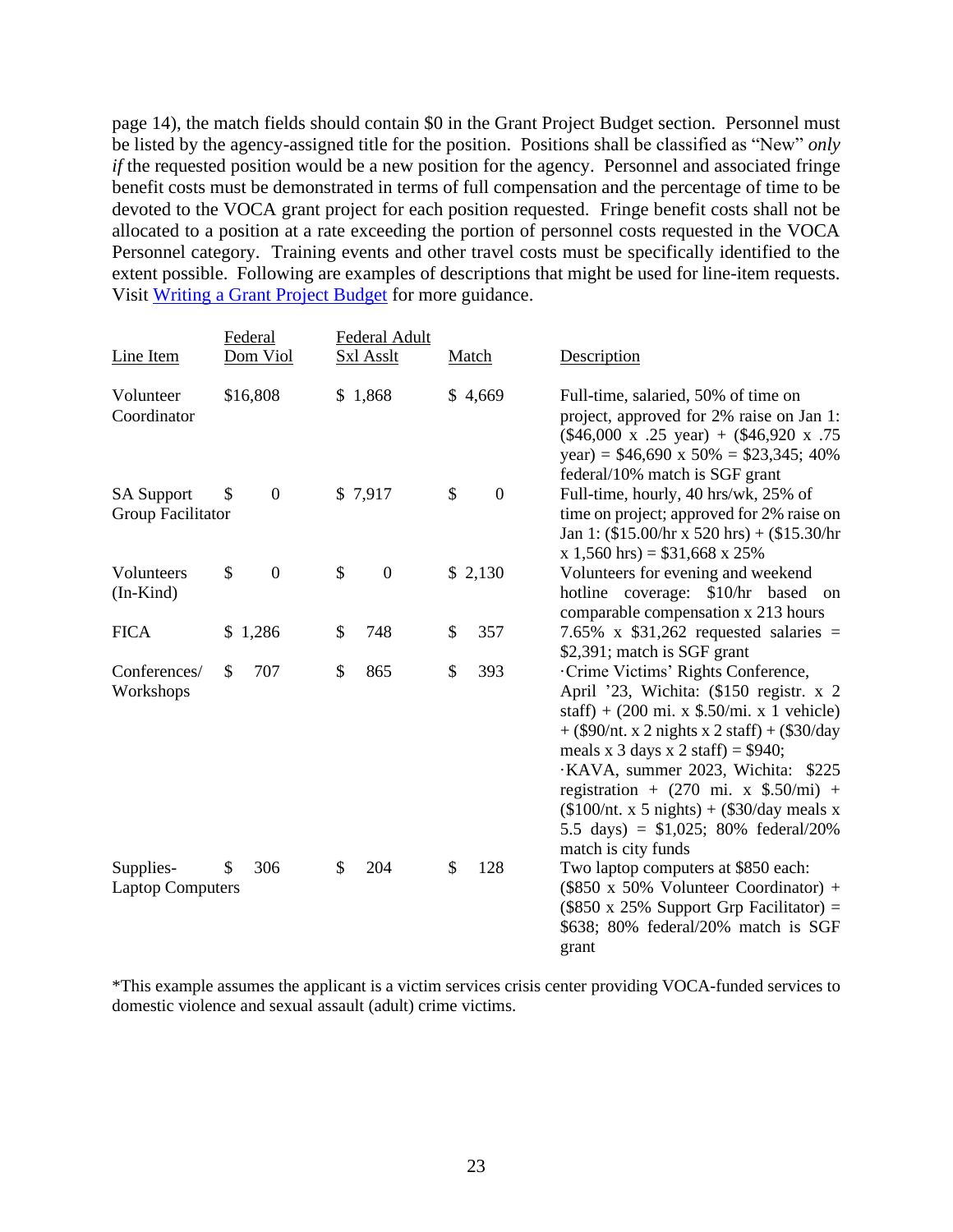# **Current and Next Fiscal Year Agency Budgets (separate document to upload)**

Upload the applicant's current and next fiscal year budgets, including balanced **income and expenses**. Include the fiscal period utilized by the agency. List all staff positions separately with their respective salaries/wages. If the applicant is under the umbrella of a larger entity, submit the budget developed for the applying program. Agency income must list **all** sources of financial support (i.e. foundations, government agencies, fund-raising events, individual contributions). For each income source, state the amount and its status (received, requested, committed, or projected). If the income is requested or projected, state the date the program expects to be notified of the funding decision or the date the program anticipates collecting the income. Include the appropriate pro-rated portion of this grant application request as budgeted income with a "requested" status. Also, be sure all line items requested in this application can be found in the organization's budget for expenses.

Example of budget income only:

| Agency's Current Fiscal Year January 1-December 31, 2022 |                |                |       |
|----------------------------------------------------------|----------------|----------------|-------|
| <b>SOURCE:</b>                                           | <b>AMOUNT:</b> | <b>STATUS:</b> | DATE: |
| City of 'xx'                                             | \$50,000       | Projected      | 10/22 |
| United Way                                               | 5,000          | Received       | 1/22  |
| Walk-A-Thon                                              | 500            | Collected      | 4/22  |
| VOCA '22-GOV                                             | 22,645         | Received       | 10/21 |
| VOCA '23-GOV                                             | 7,561          | Requested      | 7/22  |
| <b>SGF '22-GOV</b>                                       | 24,000         | Received       | 7/21  |
| SGF '23-GOV                                              | 25,000         | Received       | 7/22  |
| <b>Total Organization Income</b>                         | \$134,706      |                |       |

**<sup>\*</sup>Note:** -Budget expenses are also required. -Repeat for Next Fiscal Year.

#### **Grant Management Capacity (separate document to upload)**

In accordance with requirements described in the OMB Uniform Guidance for Federal Awards, 2 C.F.R. Part 200, the KGGP must assess the applicant's ability and capacity to implement the proposed VOCA project in full compliance with Federal statutes, regulations, and terms and conditions of a subgrant award. Applicants must upload as an attachment a document describing the following information:

- Written accounting policies and procedures and how often they are updated;
- Procedures for ensuring each grant award and associated match is accounted for separately and distinctly from other sources of revenue;
- Accounting system, when the current system was implemented, its level of automation, and type(s) of technology utilized, and any manual accounting processes used to complement the system;
- Procedures for monitoring the approved grant project budget and tracking expenditures at a line item level;